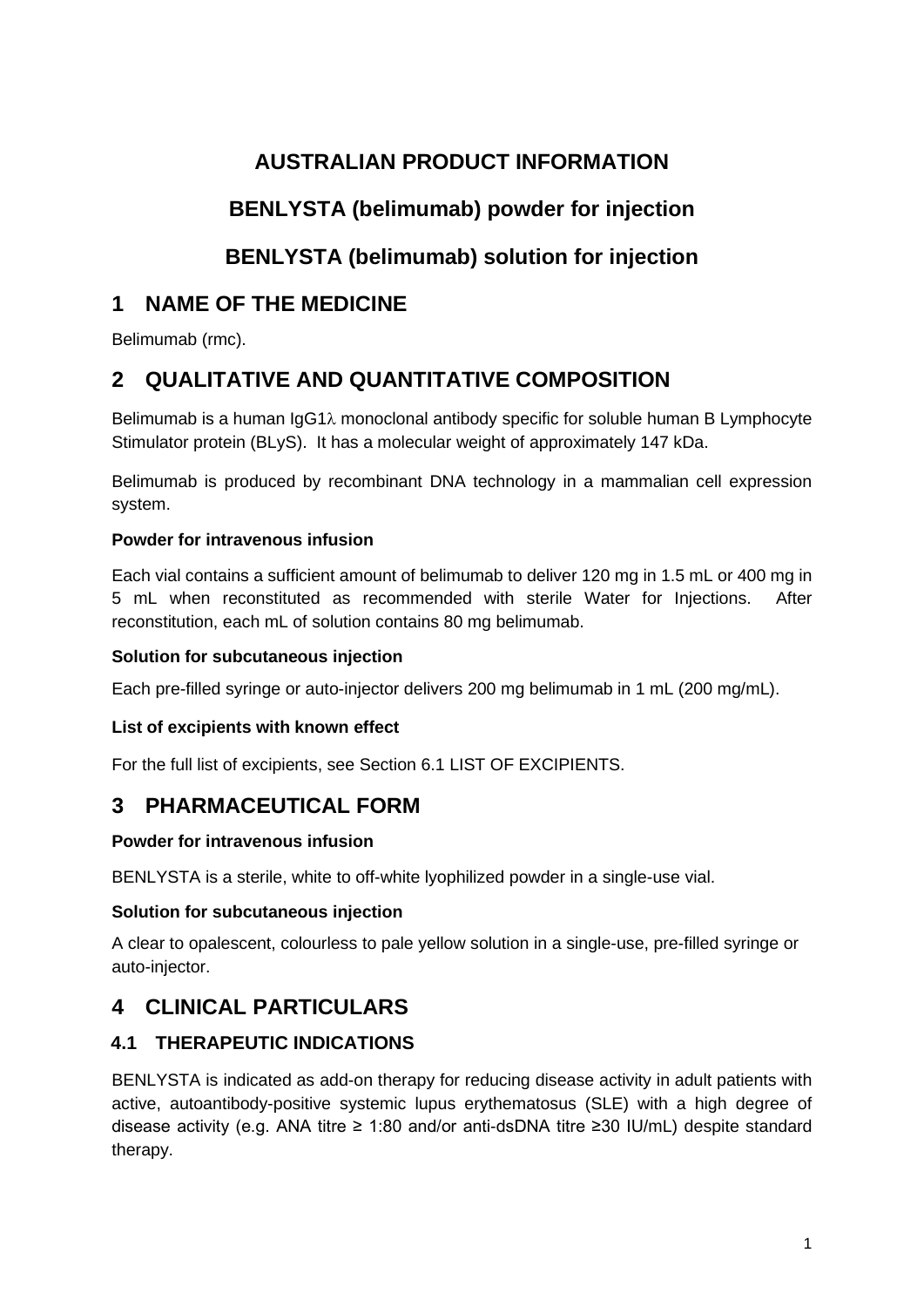The safety and efficacy of BENLYSTA have not been evaluated in patients with severe active lupus nephritis or severe active central nervous system lupus.

## **4.2 DOSE AND METHOD OF ADMINISTRATION**

#### **Powder for intravenous infusion**

BENLYSTA treatment should be initiated and supervised by a healthcare professional experienced in the diagnosis and treatment of SLE. BENLYSTA infusions should be administered in an environment where full resuscitation facilities are available, and under the close supervision of an experienced healthcare professional.

BENLYSTA is administered intravenously by infusion and must be reconstituted and diluted prior to administration (See Method of administration).

BENLYSTA should be infused over a 1-hour period.

BENLYSTA must not be administered as an intravenous push or bolus. The infusion rate may be slowed or interrupted if the patient develops an infusion reaction. The infusion must be discontinued immediately if the patient experiences a potentially life-threatening adverse reaction (See Section 4.4 SPECIAL WARNINGS AND PRECAUTIONS FOR USE).

Patients should be monitored during and for an appropriate period of time after administration of BENLYSTA (See Section 4.4 SPECIAL WARNINGS AND PRECAUTIONS FOR USE and 4.8 ADVERSE EFFECTS (UNDESIRABLE EFFECTS)).

There is limited data to support the benefit or durability of treatment beyond 52 weeks (See Section 5.1 PHARMACODYNAMIC PROPERTIES - Clinical trials). It is recommended to regularly monitor the patient to ensure continued benefit/durability of treatment are maintained.

Discontinuation of treatment with BENLYSTA should be considered if there is no improvement in disease control after 6 months of treatment

#### **Premedication**

Premedication with an oral antihistamine, with or without an antipyretic, may be administered before the infusion of belimumab. There is insufficient evidence to determine whether premedication diminishes the frequency or severity of infusion reactions.

#### **Adults**

The recommended dosage regimen is 10 mg/kg BENLYSTA on Days 0, 14 and 28, and at 4-week intervals thereafter. Discontinuation of treatment with BENLYSTA should be considered if there is no improvement in disease control after 6 months of treatment. Beyond 52 weeks of treatment the physician should regularly monitor the patient to ensure benefit and durability of treatment are maintained (See Section 5.1 PHARMACODYNAMIC PROPERTIES - Clinical trials).

#### **Solution for subcutaneous injection**

Pre-filled syringes or auto-injectors must NOT be used for intravenous injection.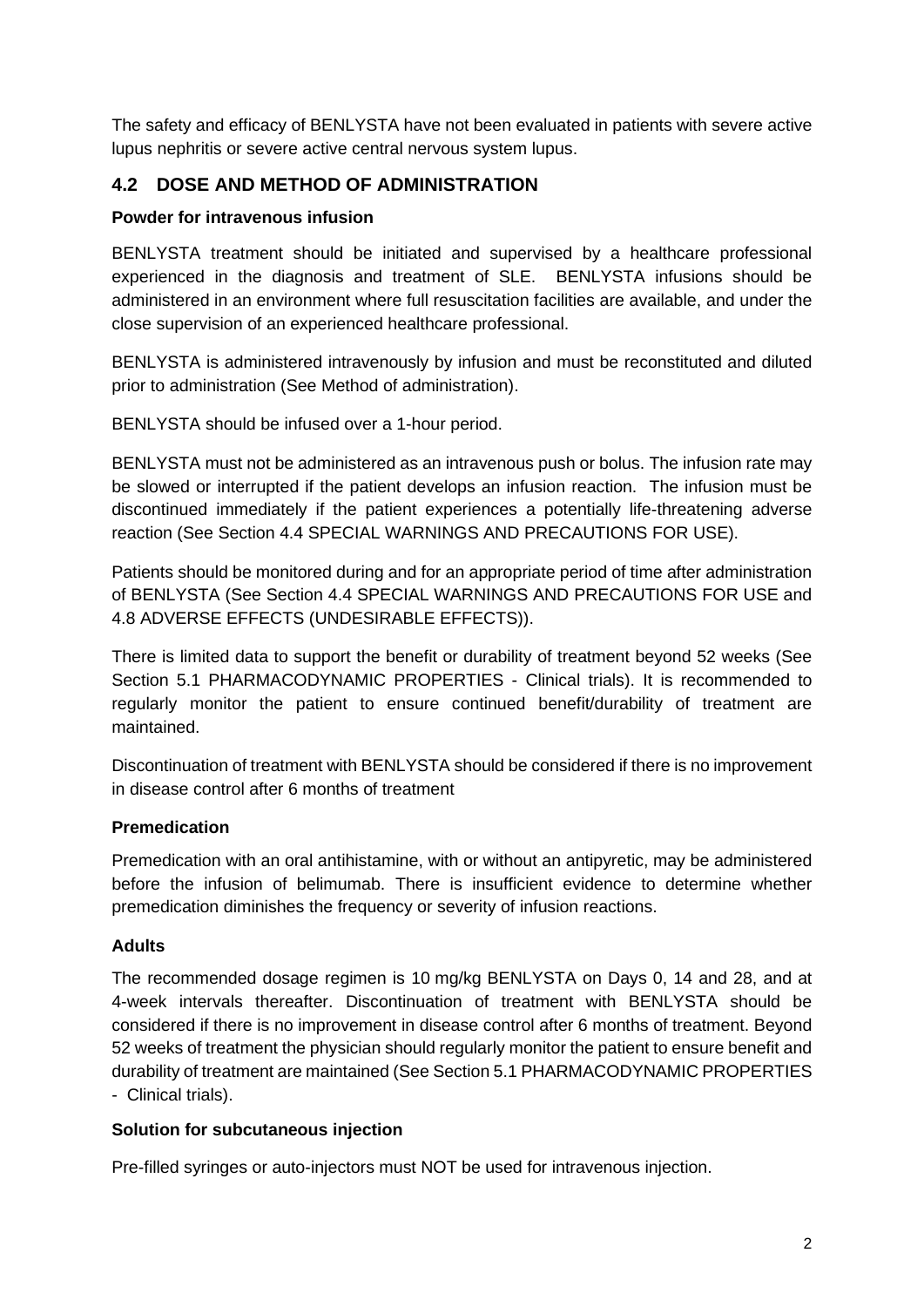It is recommended that the first subcutaneous injection of BENLYSTA should be under the supervision of a healthcare professional. The healthcare professional must provide proper training in subcutaneous technique and education about signs and symptoms of hypersensitivity reactions (see Section 4.4 SPECIAL WARNINGS AND PRECAUTIONS FOR USE). A patient may self-inject or the patient's caregiver may administer BENLYSTA after the healthcare professional determines that it is appropriate (see enclosed Instructions for Use).

BENLYSTA may be given as a subcutaneous injection in the abdomen or thigh. When injecting in the same region, patients should be advised to use a different injection site each week; never give injections into areas where the skin is tender, bruised, red, or hard.

If a dose is missed, it should be administered as soon as possible. Thereafter, patients can resume dosing on their usual day of administration or start a new weekly schedule from the day that the missed dose was administered. It is not necessary to administer two doses on the same day.

If a patient is being transitioned from BENLYSTA intravenous therapy to BENLYSTA subcutaneous therapy, administer the first subcutaneous dose 1 to 4 weeks after the last intravenous dose (see Section 5.2 PHARMACOKINETIC PROPERTIES).

Discontinuation of treatment with BENLYSTA should be considered if there is no improvement in disease control after 6 months of treatment. Beyond 52 weeks of treatment, the physician should regularly monitor the patient to ensure benefit and durability of treatment are maintained (see Section 5.1 PHARMACODYNAMIC PROPERTIES - Clinical trials).

## Adults

The recommended dosage is 200 mg once weekly given as a subcutaneous injection in the abdomen or thigh, preferably on the same day each week.

## **Powder for intravenous infusion and solution for subcutaneous injection**

#### **Children**

The safety and efficacy of BENLYSTA in children below 18 years of age have not yet been established. No data are available.

## **Elderly (>65 years)**

Although data are limited, dosage adjustment is not recommended (See Section 5.2 PHARMACOKINETIC PROPERTIES – Special patient populations).

#### **Renal impairment**

No formal studies with BENLYSTA have been performed in patients with renal impairment.

BENLYSTA has been studied in a limited number of SLE patients with renal impairment. On the basis of the available information, dosage adjustment is not required in patients with mild, moderate or severe renal impairment. Caution is however recommended in patients with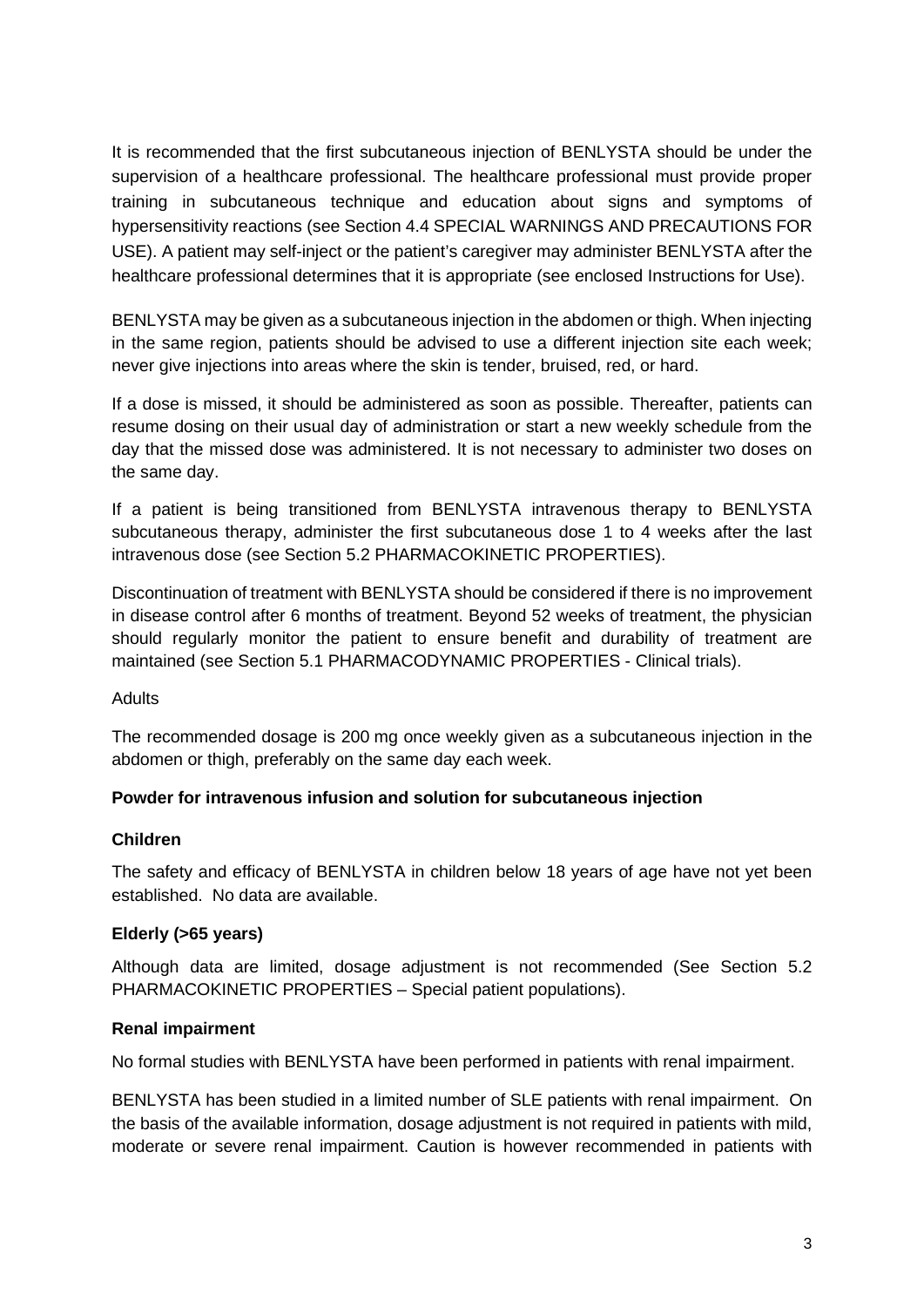severe renal impairment due to the limited data available (See Section 5.2 PHARMACOKINETIC PROPERTIES *–* Special patient populations).

#### **Hepatic impairment**

No formal studies with BENLYSTA have been conducted in patients with hepatic impairment. However, patients with hepatic impairment are unlikely to require dose modification (See Section 5.2 PHARMACOKINETIC PROPERTIES *–* Special patient populations).

#### **Method of administration**

#### **Powder for intravenous infusion**

#### Reconstitution and dilution

BENLYSTA does not contain a preservative; therefore reconstitution and dilution must be carried out under aseptic conditions.

Allow 10-15 minutes for the vial to warm to room temperature.

It is recommended that a 21-25 gauge needle be used when piercing the vial stopper for reconstitution and dilution.

The 120 mg single-use vial of BENLYSTA is reconstituted with 1.5 mL of sterile Water for Injections to yield a final concentration of 80 mg/mL belimumab. The 400 mg single-use vial of BENLYSTA is reconstituted with 4.8 mL of sterile Water for Injections to yield a final concentration of 80 mg/mL belimumab.

The stream of sterile water should be directed toward the side of the vial to minimize foaming. Gently swirl the vial for 60 seconds. Allow the vial to sit at room temperature during reconstitution, gently swirling the vial for 60 seconds every 5 minutes until the powder is dissolved. **DO NOT SHAKE**. Reconstitution is typically complete within 10 to 15 minutes after the sterile water has been added, but it may take up to 30 minutes. Protect the reconstituted solution from direct sunlight.

If a mechanical reconstitution device is used to reconstitute BENLYSTA it should not exceed 500 rpm and the vial should be swirled for no longer than 30 minutes.

Once reconstitution is complete, the solution should be opalescent and colourless to pale yellow and without particles. Small air bubbles, however, are expected and acceptable.

The reconstituted product is diluted to 250 mL with 0.9% sodium chloride (normal saline), 0.45% sodium chloride (half normal saline) or Lactated Ringer's solution for IV infusion.

5% Glucose IV solutions are incompatible with BENLYSTA and should not be used.

From a 250 mL infusion bag or bottle of normal saline, half normal saline, or Lactated Ringer's solution, withdraw and discard a volume equal to the volume of the reconstituted BENLYSTA solution required for the patient's dose. Then add the required volume of the reconstituted BENLYSTA solution into the infusion bag or bottle. Gently invert the bag or bottle to mix the solution. Any unused solution in the vials must be discarded.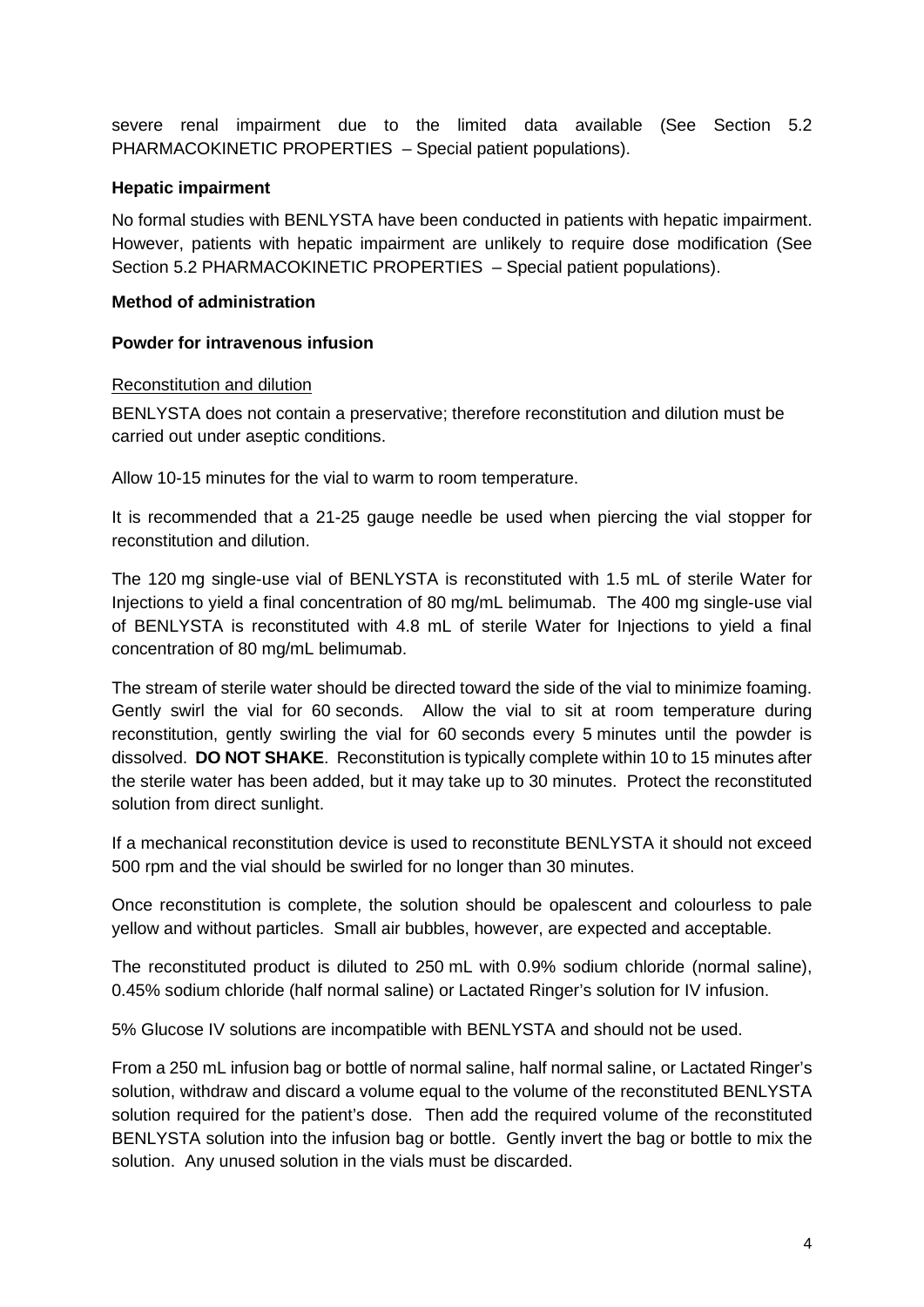Inspect the BENLYSTA solution visually for particulate matter and discoloration prior to administration. Discard the solution if any particulate matter or discoloration is observed.

The reconstituted solution, if not used immediately, should be protected from direct sunlight and stored refrigerated at 2-8°C. Solutions diluted in normal saline, half normal saline, or Lactated Ringer's solution may be stored at 2-8°C or room temperature.

BENLYSTA does not contain a preservative and is for single use in one patient only. Therefore it is recommended that the diluted solution be used as soon as possible after preparation. The total time from reconstitution of BENLYSTA to completion of infusion should not exceed 8 hours. Any unused solution remaining after this time should be discarded.

#### Administration

BENLYSTA is infused over a 1 hour period.

BENLYSTA should not be infused concomitantly in the same intravenous line with other agents. No physical or biochemical compatibility studies have been conducted to evaluate the co-administration of BENLYSTA with other agents.

No incompatibilities between BENLYSTA and polyvinylchloride or polyolefin bags have been observed.

## **Solution for subcutaneous injection**

BENLYSTA does not contain a preservative and is for single use in one patient only. The prefilled syringe and auto-injector should be used once only and then discarded.

# **4.3 CONTRAINDICATIONS**

BENLYSTA is contraindicated in patients who have demonstrated anaphylaxis to belimumab or to any of the excipients (See Section 2 QUALITATIVE AND QUANTITATIVE COMPOSITION).

## **4.4 SPECIAL WARNINGS AND PRECAUTIONS FOR USE**

BENLYSTA has not been studied in the following patient groups:

- severe active central nervous system lupus
- severe active lupus nephritis
- HIV
- a history of, or current, hepatitis B or C
- hypogammaglobulinaemia (IgG <400 mg/dl) or IgA deficiency (IgA <10 mg/dl)
- a history of major organ transplant or hematopoietic stem /cell /marrow transplant or renal transplant.

#### **Concomitant use with B-cell targeted therapy**

BENLYSTA has not been studied in combination with other B-cell targeted therapy or intravenous cyclophosphamide.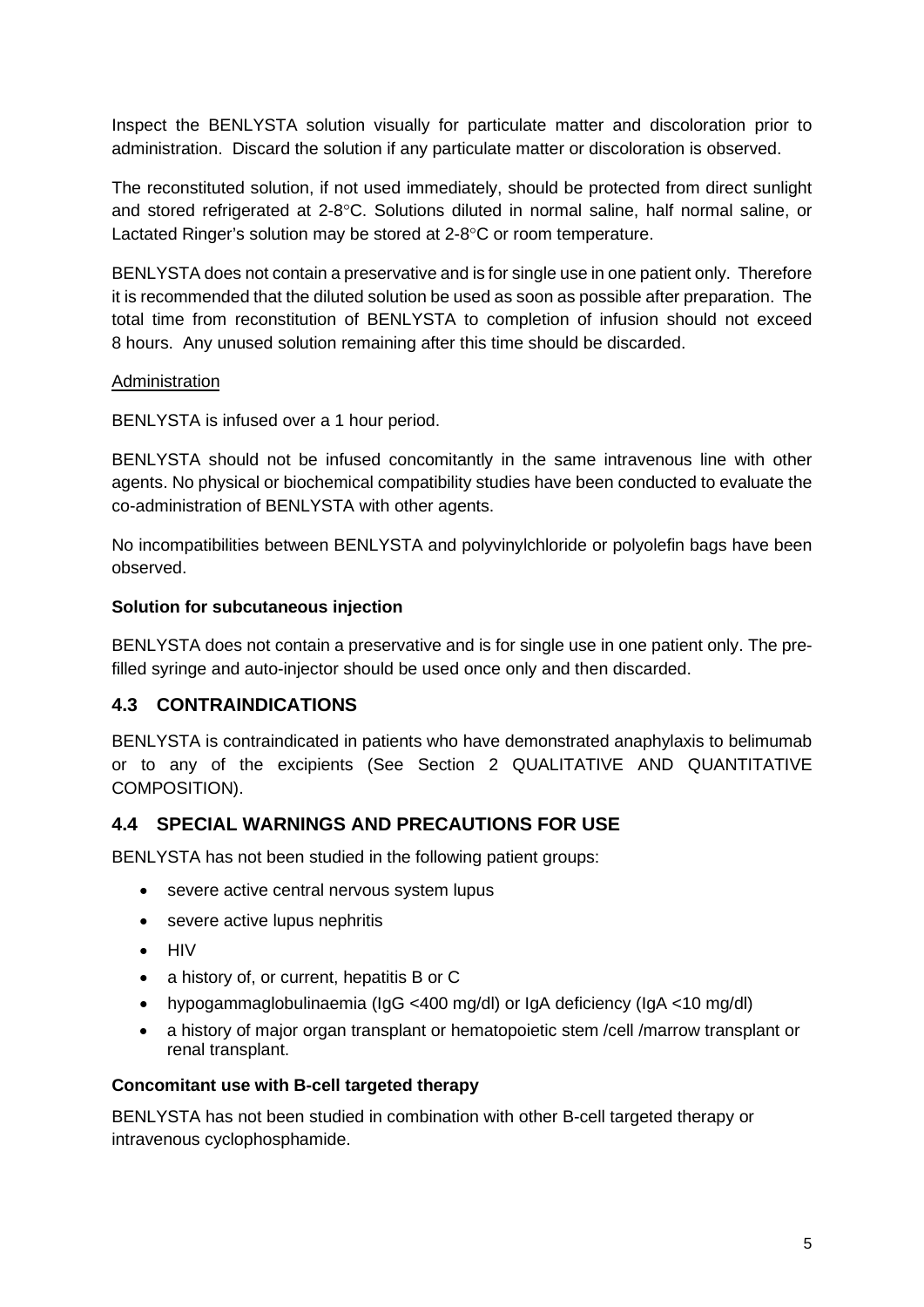#### **Infusion or injection-related systemic reactions and hypersensitivity**

As with all protein products, administration of BENLYSTA may result in infusion or injectionrelated systemic and hypersensitivity reactions, which can be severe, or fatal. In the event of a severe reaction, BENLYSTA administration must be interrupted and appropriate medical therapy administered (See Section 4.2 DOSE AND METHOD OF ADMINISTRATION). Patients with a history of multiple drug allergies or significant hypersensitivity may be at increased risk (See Section 4.8 ADVERSE EFFECTS (UNDESIRABLE EFFECTS)).

In clinical trials, serious infusion and hypersensitivity reactions affected less than 1% of patients, and included anaphylactic reaction, bradycardia, hypotension, angioedema, and dyspnoea. Infusion or injection-related systemic and hypersensitivity reactions occurred more frequently with the first two doses and tended to decrease with subsequent doses. Delay in the onset of acute hypersensitivity reactions has been observed. Patients treated with belimumab should be made aware of the potential risk, the signs and symptoms of such reactions, and the importance of immediately seeking medical attention. Delayed-type, nonacute hypersensitivity reactions may also occur and include symptoms such as rash, nausea, fatigue, myalgia, headache and facial oedema.

## **Serious infections**

Severe infections, including fatal cases, have been reported in SLE patients receiving immunosuppressant therapy, including BENLYSTA (See Section 4.8 ADVERSE EFFECTS (UNDESIRABLE EFFECTS)). The mechanism of action of BENLYSTA may increase the risk for the development of serious and fatal infections. In controlled clinical studies, fatal infections such as pneumonia and sepsis were found to occur more frequently in patients receiving belimumab compared with placebo, while the incidence of serious infections was similar across the belimumab and placebo groups (See Section 4.8 ADVERSE EFFECTS (UNDESIRABLE EFFECTS)). BENLYSTA should not be initiated in patients with active serious infections (including serious chronic infections). Patients who develop an infection while undergoing treatment with BENLYSTA should be monitored closely, and consideration should be given to stopping immunosuppressant therapy. Physicians should exercise caution when considering the use of BENLYSTA in patients with recurrent, severe or chronic infections.

#### **Progressive multifocal leukoencephalopathy (PML)**

Progressive multifocal leukoencephalopathy (PML) resulting in neurological deficits, including fatal cases, has been reported in SLE patients receiving immunosuppressant pharmacotherapy, including BENLYSTA. A diagnosis of PML should be considered in any patient presenting with new-onset or deteriorating neurological signs and symptoms. The patient should be referred to a neurologist or other appropriate specialist for evaluation and if PML is confirmed, consideration should be given to stopping immunosuppressant therapy, including BENLYSTA.

#### **Immunisation**

Live vaccines should not be given concurrently with BENLYSTA as clinical safety has not been established. No data are available on the secondary transmission of infection from persons receiving live vaccines to patients receiving BENLYSTA. Because of its mechanism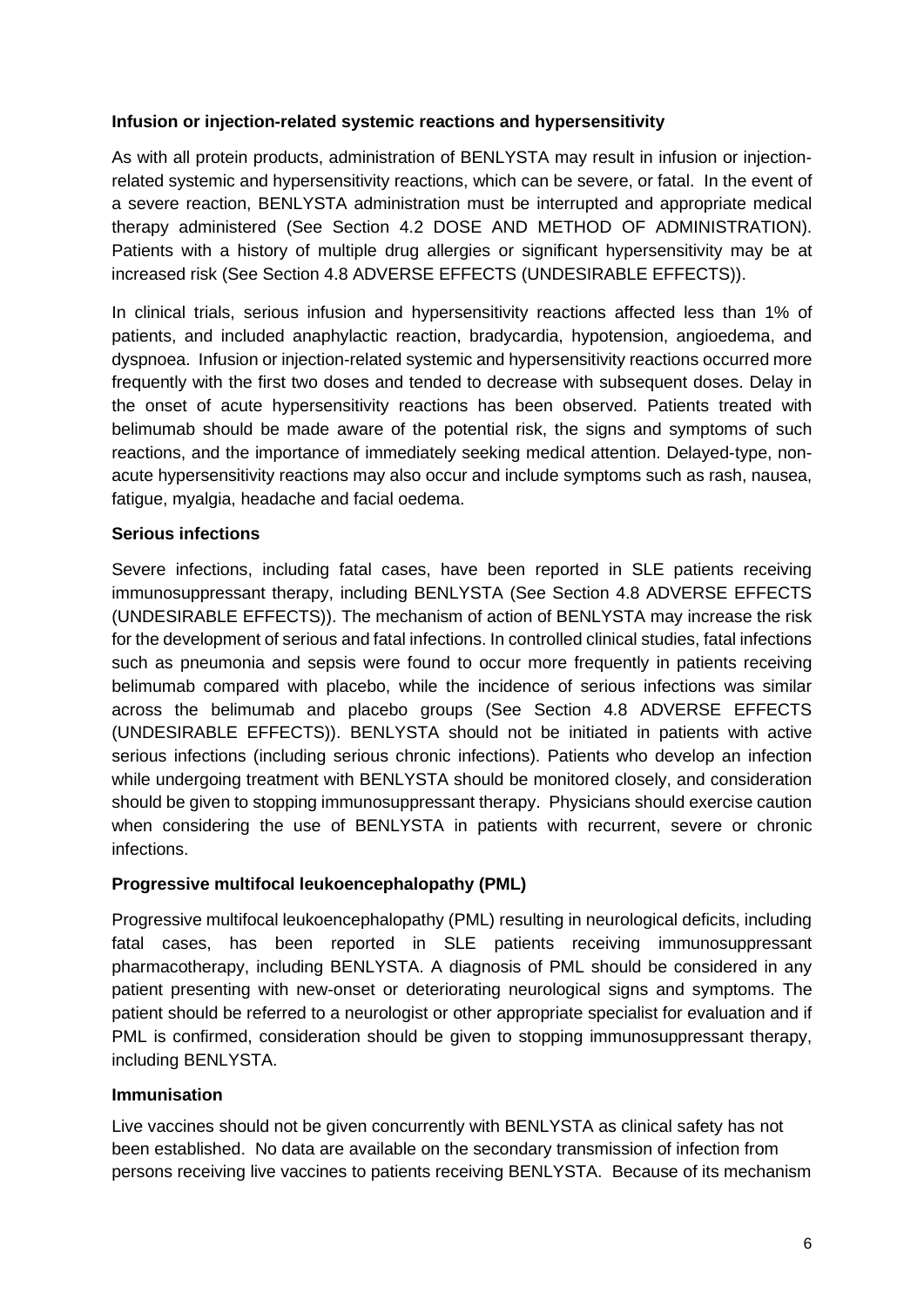of action, BENLYSTA may interfere with the response to immunisations. However, in a study evaluating the response to a 23-valent pneumococcal vaccine, overall immune responses to the different serotypes were similar in SLE patients receiving BENLYSTA compared with those not receiving treatment at the time of vaccination. Limited data suggest that BENLYSTA does not significantly affect the ability to maintain a protective immune response to immunisations received prior to administration of BENLYSTA.

## **Risk of malignancies**

As with other immunomodulating agents, the mechanism of action of BENLYSTA may increase the potential for the development of malignancies. Caution should be exercised when considering belimumab therapy for patients with a history of malignancy or when considering continuing treatment in patients who develop malignancy. In clinical trials, there was no difference in the rate of malignancies between BENLYSTA-treated and placebotreated groups. In the controlled clinical trials, malignancies (including non-melanoma skin cancers) were reported in 0.4% of patients receiving BENLYSTA and 0.4% of patients receiving placebo. In the controlled clinical trials, malignancies, excluding non-melanoma skin cancers, were observed in 0.2% (3/1458) and 0.3% (2/675) of patients receiving BENLYSTA and placebo, respectively.

## **Depression and suicidality**

In controlled clinical intravenous and subcutaneous studies, psychiatric disorders (depression, suicidal ideation and behaviour) have been reported more frequently in patients receiving BENLYSTA [see Section 4.8 ADVERSE EFFECTS (UNDESIRABLE EFFECTS)]. Physicians should carefully assess the risk of depression and suicide considering the patient's medical history and current psychiatric status before treatment with belimumab, and continue to monitor patients during treatment. Physicians should advise patients (and caregivers where appropriate) to contact their healthcare professional about new or worsening psychiatric symptoms. The risk and benefit of continued treatment with belimumab should be carefully assessed for patients who develop such symptoms.

## **Mortality**

There were more deaths reported with BENLYSTA than with placebo during the controlled period of the intravenous clinical trials. Out of 2133 patients in 3 clinical trials, a total of 14 deaths occurred during the placebo-controlled, double-blind treatment periods: 3/675 (0.4%), 5/673 (0.7%), 0/111 (0%), and 6/674 (0.9%) deaths in the placebo, BENLYSTA 1 mg/kg, BENLYSTA 4 mg/kg, and BENLYSTA 10 mg/kg groups, respectively. No single cause of death predominated. Aetiologies included infection, cardiovascular disease and suicide.

In the controlled trial of BENLYSTA administered subcutaneously ( $N = 836$ ), a total of 5 deaths occurred during the placebo-controlled, double-blind treatment period (0.7% [2/280] of patients receiving placebo and 0.5% [3/556] of patients receiving BENLYSTA). Infection was the most common cause of death.

The physicians should discuss this imbalance with their patients prior to initiating therapy.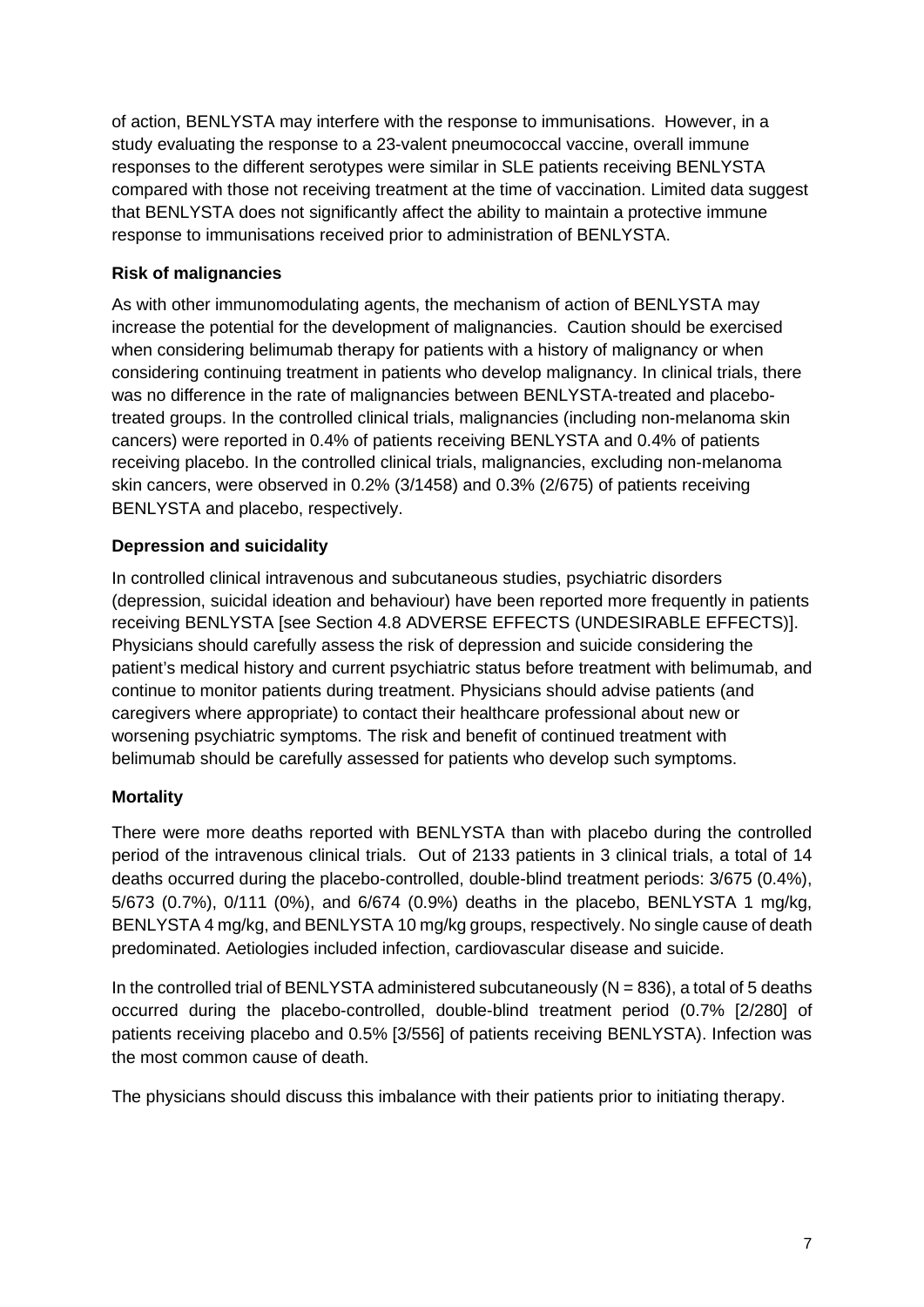### **Use in hepatic impairment**

No formal studies were conducted to examine the effects of hepatic impairment on the pharmacokinetics of belimumab. IgG1 molecules such as belimumab are catabolised by widely distributed proteolytic enzymes, which are not restricted to hepatic tissue; therefore, changes in hepatic function are unlikely to have any effect on the elimination of belimumab

### **Use in renal impairment**

No formal studies were conducted to examine the effects of renal impairment on the pharmacokinetics of belimumab. During clinical development, belimumab was studied in a limited number of SLE patients with renal impairment (creatinine clearance <60 mL/min, including a small number with creatinine clearance  $\langle 30 \text{ mL/min} \rangle$ . Although proteinuria ( $> 2$ g/day) increased belimumab clearance, and decreases in creatinine clearance decreased belimumab clearance, these effects were within the expected range of variability. Therefore, no dose adjustment is recommended for patients with renal impairment.

#### **Use in the elderly**

No substantial differences were seen in safety and efficacy related to age (See Section 4.2 DOSE AND METHOD OF ADMINISTRATION). However, there is insufficient experience in this age group to draw firm conclusions.

#### **Paediatric use**

The safety and efficacy of BENLYSTA in children below 18 years of age have not yet been established. No data are available.

#### **Effects on laboratory tests**

No data available.

# **4.5 INTERACTIONS WITH OTHER MEDICINES AND OTHER FORMS OF INTERACTIONS**

No *in vivo* interaction studies have been performed. The formation of some CYP450 enzymes is suppressed by increased levels of certain cytokines during chronic inflammation. It is not known if belimumab could be an indirect modulator of such cytokines. A risk for indirect reduction of CYP activity by belimumab cannot be excluded. On initiation or discontinuation of belimumab, therapeutic monitoring should be considered for patients being treated with CYP substrates with a narrow therapeutic index, where the dose is individually adjusted (e.g. warfarin)..

In clinical trials of patients with SLE, BENLYSTA was administered concomitantly with other drugs, including corticosteroids, antimalarials, immunomodulatory and immunosuppressive agents (including azathioprine, methotrexate, and mycophenolate), angiotensin pathway antihypertensives, HMG-CoA reductase inhibitors (statins), and NSAIDs without evidence of a clinically meaningful effect of these concomitant medications on belimumab pharmacokinetics.

# **4.6 FERTILITY, PREGNANCY AND LACTATION**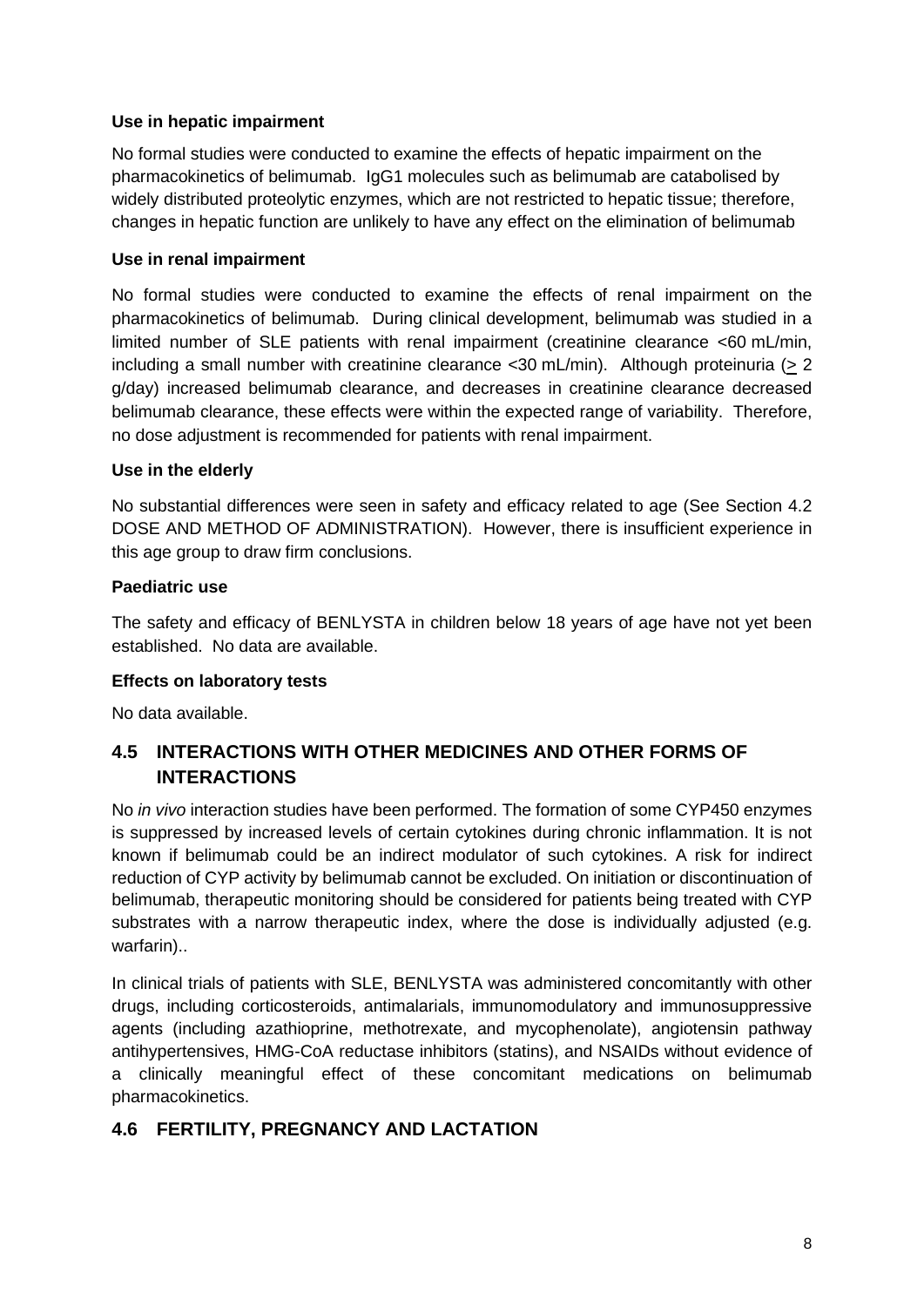## **Effects on fertility**

There are no data on the effects of BENLYSTA on human fertility. Effects on male and female fertility have not been evaluated in animal studies.

## **Use in pregnancy**

## **(Pregnancy Category C)**

There are a limited amount of data from the use of BENLYSTA in pregnant women. Reproductive studies have been performed in pregnant cynomolgus monkeys receiving belimumab 150 mg/kg by intravenous infusion (approximately 9 times the anticipated maximum human clinical exposure) every 2 weeks for up to 21 weeks, and BENLYSTA treatment was not associated with direct or indirect harmful effects with respect to maternal toxicity, developmental toxicity, or teratogenicity. Treatment-related findings were limited to the expected reversible reduction of B cells in both dams and infants and reversible reduction of IgM in infant monkeys. B cell numbers recovered after the cessation of belimumab treatment by about 1 year post-partum in adult monkeys and by 3 months of life in infant monkeys; IgM levels in infants exposed to belimumab in utero recovered by 6 months of age. Foetal deaths were observed in l4%, 24% and 15% of pregnant females monkeys in the 0, 5 and 150 mg/kg groups, respectively. Infant deaths occurred with an incidence of 0%, 8% and 5%. The cause of foetal and infant deaths in monkeys is not known. The relevance of these findings to humans is not known.

BENLYSTA should not be used during pregnancy unless clearly necessary.

Women of child-bearing potential must use effective contraception during BENLYSTA treatment and for at least 4 months after the last treatment.

If a woman treated with BENLYSTA gives birth to a child, monitor infants of treated mothers for B-cell reduction and depending upon the results, consider delaying infant vaccination with live viral vaccines. B-cell reduction in infants may also interfere with the response to immunisations (See Section 4.4 SPECIAL WARNINGS AND PRECAUTIONS FOR USE).

## **Use in lactation**

The safety of BENLYSTA for use during lactation has not been established. It is unknown whether BENLYSTA is excreted in human milk or is absorbed systemically after ingestion. However, belimumab was detected in the milk from female cynomolgus monkeys administered 150 mg/kg every 2 weeks.

It is recommended that a decision should be made about BENLYSTA therapy in breastfeeding mothers, taking into account the benefit of breast feeding for the child and the benefit of therapy for the mother, and any potential adverse effects on the breastfed child from BENLYSTA or from the underlying maternal condition.

# **4.7 EFFECTS ON ABILITY TO DRIVE AND USE MACHINES**

No studies on the effects on the ability to drive and use machines have been performed.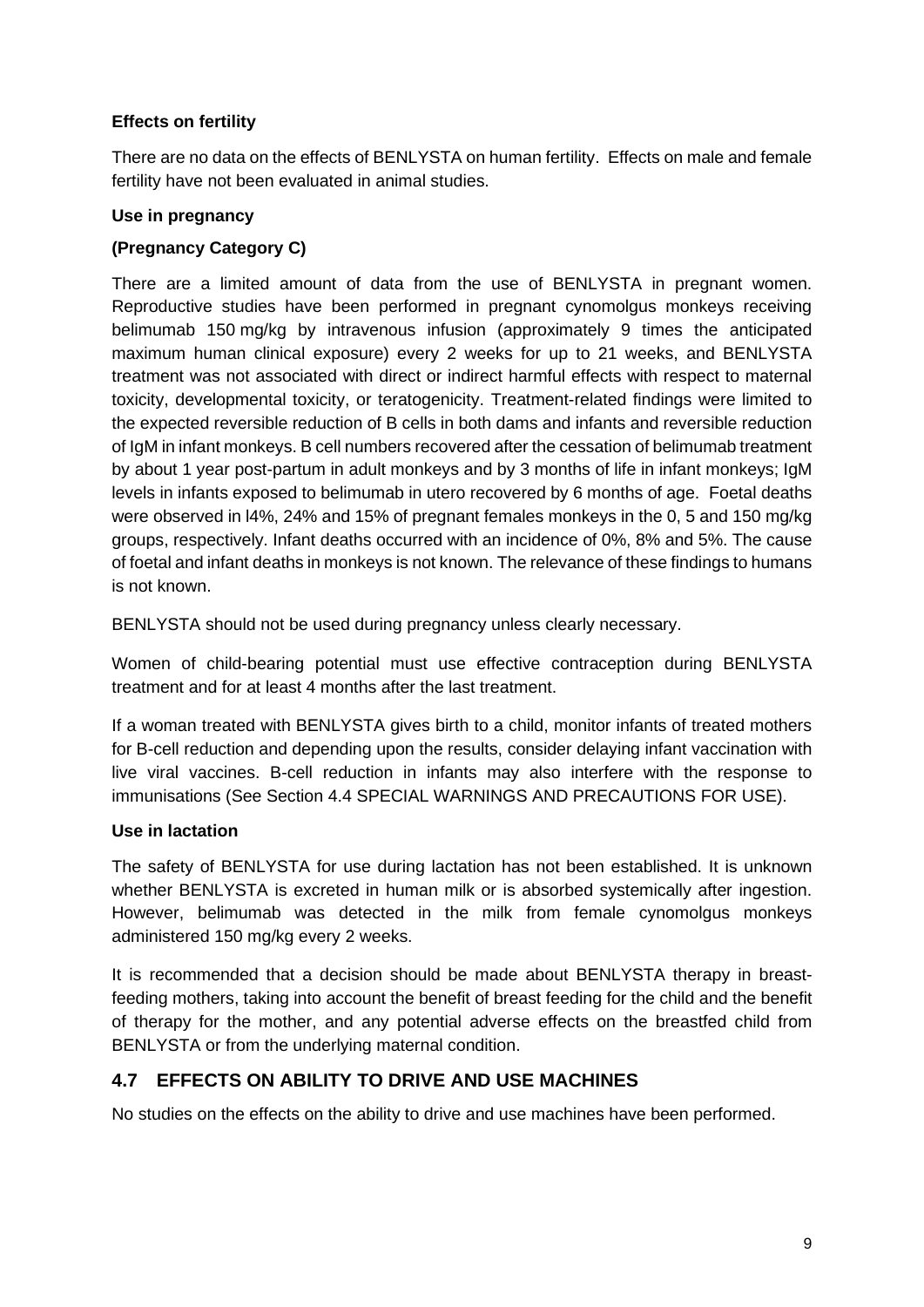# **4.8 ADVERSE EFFECTS (UNDESIRABLE EFFECTS)**

### **Summary of safety profile**

The safety of BENLYSTA in patients with SLE has been evaluated in three pre-registration placebo-controlled intravenous studies, one post-marketing placebo-controlled intravenous study, and one placebo-controlled subcutaneous study.

The data described below reflect exposure to BENLYSTA (10 mg/kg intravenously over a 1 hour period on Days 0, 14, 28, and then every 28 days up to 52 weeks) in 674 patients with SLE, including 472 exposed for up to 52 weeks and 556 patients exposed to 200 mg belimumab subcutaneously once weekly up to 52 weeks. The safety data presented include data beyond Week 52 in some patients. Data from post-marketing reports are also included.

The majority of patients were also receiving one or more of the following concomitant treatments for SLE: corticosteroids, immunomodulatory agents, anti-malarials, non-steroidal anti-inflammatory drugs.

The following have been observed with BENLYSTA and are discussed in detail in Section 4.4 SPECIAL WARNINGS AND PRECAUTIONS FOR USE:

- Mortality
- Serious infections
- Infusion or injection-related systemic reactions and hypersensitivity
- PML
- Depression
- **Malignancy**

Adverse reactions were reported in the majority of BENLYSTA-treated and placebo-treated patients. The most frequently reported adverse reactions (≥ 5% of patients with SLE treated with BENLYSTA plus standard of care and at a rate ≥ 1% greater than placebo) were viral upper respiratory tract infections, bronchitis, and diarrhoea. The proportion of patients who discontinued treatment due to adverse reactions was 7% for BENLYSTA-treated patients and 8% for placebo-treated patients

#### **Tabulated summary of adverse reactions**

Adverse reactions are listed below by MedDRA body system organ class and by frequency. The frequency categories used are:

Very common  $\geq 1$  in 10

Common  $\geq 1$  in 100 and < 1 in 10

Uncommon  $\geq 1$  in 1,000 and < 1 in 100

| <b>System Organ Class</b>   | <b>Frequency</b> | <b>Adverse Reaction(s)</b>                                      |
|-----------------------------|------------------|-----------------------------------------------------------------|
| Infections and infestations | Very common      | Bacterial Infections e.g bronchitis,<br>urinary tract infection |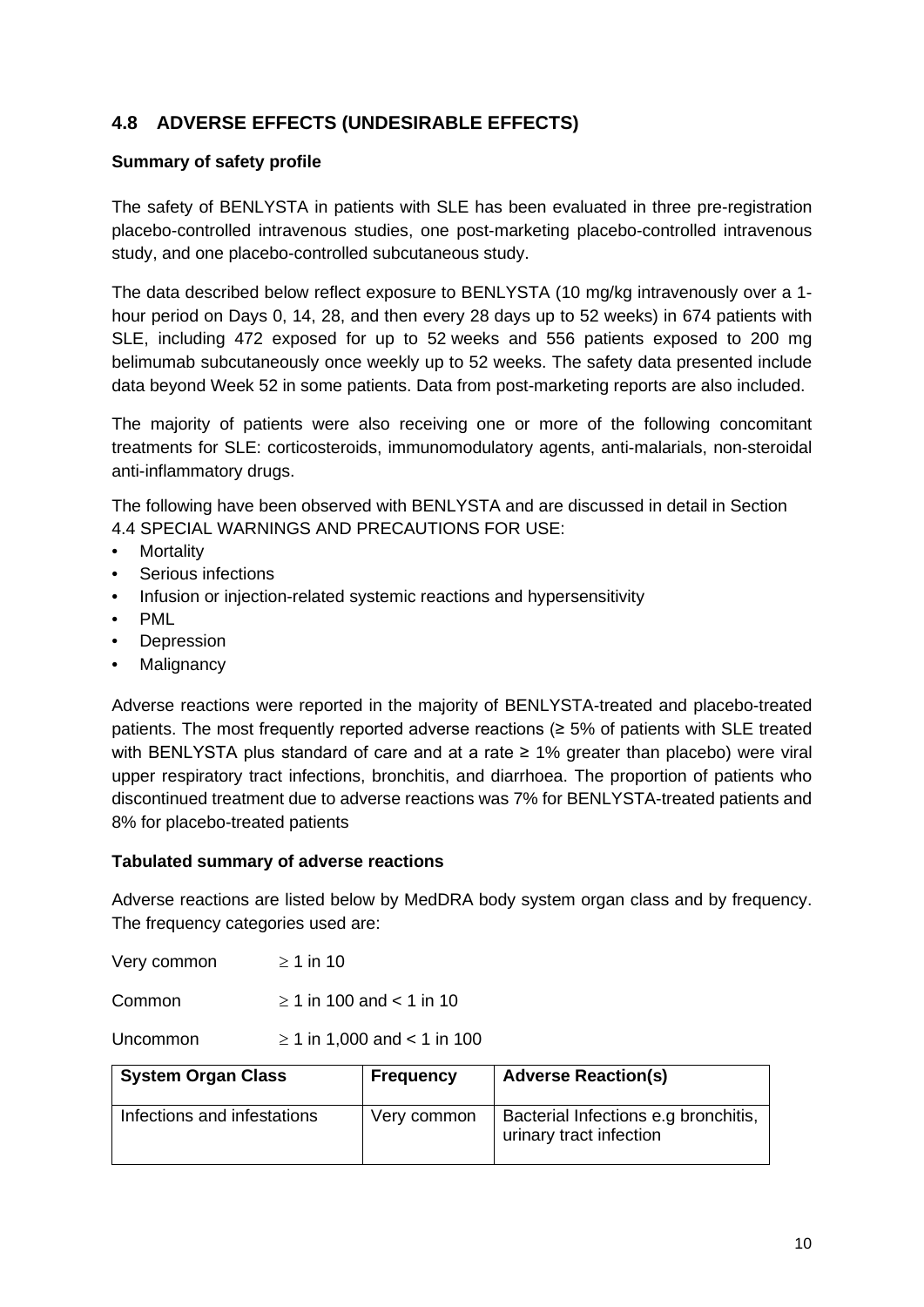| <b>System Organ Class</b>                                             | <b>Frequency</b> | <b>Adverse Reaction(s)</b>                                                                         |
|-----------------------------------------------------------------------|------------------|----------------------------------------------------------------------------------------------------|
|                                                                       | Common           | Gastroenteritis viral, pharyngitis,<br>nasopharyngitis, viral upper<br>respiratory tract infection |
| Blood and lymphatic system<br>disorders                               | Common           | Leucopenia                                                                                         |
| Immune System Disorders                                               | Common           | Hypersensitivity reactions*                                                                        |
|                                                                       | Uncommon         | Anaphylactic reaction,<br>angioedema                                                               |
|                                                                       | Rare             | Delayed-type, non-acute<br>hypersensitivity reaction                                               |
| Psychiatric disorders                                                 | Common           | Depression                                                                                         |
|                                                                       | Uncommon         | Suicidal ideation<br>Suicidal behaviour                                                            |
| Nervous system disorders                                              | Common           | Migraine                                                                                           |
| Gastrointestinal disorders                                            | Very common      | Diarrhoea, nausea                                                                                  |
| <b>Skin and Subcutaneous</b><br><b>Tissue Disorders</b>               | Common           | Injection site reactions**                                                                         |
|                                                                       | Uncommon         | Rash<br>Urticaria                                                                                  |
| Musculoskeletal and<br>connective tissue disorders                    | Common           | Pain in extremity                                                                                  |
| <b>General Disorders and</b><br><b>Administration Site Conditions</b> | Common           | Pyrexia, infusion or injection-<br>related systemic reactions*                                     |

\* Hypersensitivity reactions covers a group of terms, including anaphylaxis, and can manifest as a range of symptoms including hypotension, angioedema, urticaria or other rash, pruritus, and dyspnoea. 'Infusion or injection-related systemic reactions' covers a group of terms and can manifest as a range of symptoms including bradycardia, myalgia, headache, rash, urticaria, pyrexia, hypotension, hypertension, dizziness, and arthralgia. Due to overlap in signs and symptoms, it is not possible to distinguish between hypersensitivity reactions and infusion or injection-related systemic reactions in all cases.

\*\* Applies to subcutaneous formulation only.

## **Description of selected adverse reactions**

Infusion or injection-related systemic reactions and hypersensitivity: Infusion or injectionrelated systemic reactions and hypersensitivity were generally observed on the day of administration, but acute hypersensitivity reactions may also occur several days after dosing. Patients with a history of multiple drug allergies or significant hypersensitivity reactions may be at increased risk.

The incidence of infusion reactions and hypersensitivity reactions after intravenous administration occurring within 3 days of an infusion was 12% in the group receiving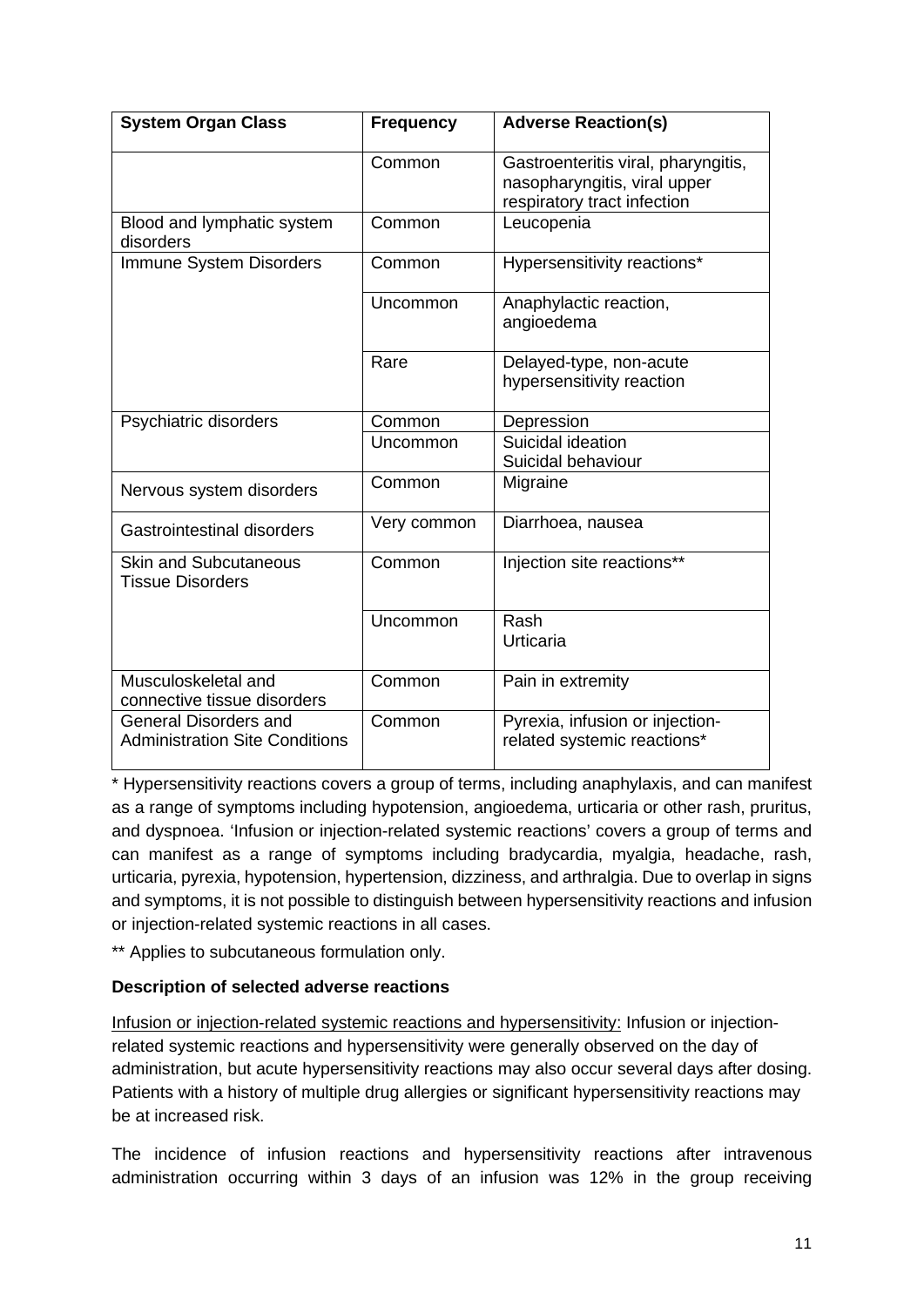BENLYSTA and 10% in the group receiving placebo, with 1.2% and 0.3%, respectively, requiring permanent treatment discontinuation.

Delay in the onset of acute hypersensitivity reactions for several hours after infusion, and recurrence of clinically significant reactions after initial resolution of symptoms following appropriate treatment, have been observed. Delayed-type, non-acute hypersensitivity reactions have also been observed and included symptoms such as rash, nausea, fatigue, myalgia, headache, and facial oedema.

The incidence of post-injection systemic reactions and hypersensitivity reactions occurring within 3 days of subcutaneous administration was 7% in the group receiving BENLYSTA and 9% in the group receiving placebo. Clinically significant hypersensitivity reactions associated with BENLYSTA administered subcutaneously and requiring permanent treatment discontinuation were reported in 0.2% of patients and in no patients receiving placebo.

Infections: In the intravenous pre-registration clinical studies, the overall incidence of infections was 70% in the group receiving BENLYSTA and 67% in the group receiving placebo. Infections occurring in at least 3% of patients receiving BENLYSTA and at least 1% more frequently than patients receiving placebo were nasopharyngitis, bronchitis, pharyngitis, cystitis, and gastroenteritis viral. Serious infections occurred in 5% of patients receiving either BENLYSTA or placebo; serious opportunistic infections accounted for < 1% and 0% of these, respectively. Some infections were severe or fatal.

In the randomised (1:1), double-blind, placebo-controlled, 52-week, post-marketing safety study (BEL115467) which assessed mortality and specific adverse events in adults, serious infections occurred in 3.7% of patients receiving belimumab 10 mg/kg intravenously and in 4.1% of patients receiving placebo. Fatal infections occurred in 0.45% (9/2002) of patients receiving belimumab and in 0.15% (3/2001) of patients receiving placebo, while the incidence of all-cause mortality was 0.50% (10/2002) in patients receiving belimumab and 0.40% (8/2001) in patients receiving placebo.

In the subcutaneous clinical study, the overall incidence of infections was 55% in the group receiving BENLYSTA and 57% in the group receiving placebo. Only bacterial urinary tract infection occurred in at least 3% of patients receiving BENLYSTA and at least 1% more frequently than patients receiving placebo. Serious infections occurred in 4% of patients receiving BENLYSTA and 5% of patients receiving placebo; serious opportunistic infections accounted for 0.2% and 0% of these, respectively. Some infections were severe or fatal.

Psychiatric disorders: In the pre-registration intravenous clinical studies, serious psychiatric events were reported in 1.2% (8/674) of patients receiving belimumab 10 mg/kg and 0.4% (3/675) of patients receiving placebo. Serious depression was reported in 0.6% (4/674) of patients receiving belimumab 10 mg/kg and 0.3% (2/675) of patients receiving placebo. One suicide was reported in a patient receiving belimumab 10 mg/kg (and one was reported in a patient receiving belimumab 1 mg/kg); there were no reports in patients receiving placebo.

In the large post-marketing study, serious psychiatric events were reported in 1.0% (20/2002) of patients receiving belimumab and 0.3% (6/2001) of patients receiving placebo. Serious depression was reported in 0.3% (7/2002) of patients receiving belimumab and <0.1% (1/2001) receiving placebo. The overall incidence of serious suicidal ideation or behaviour or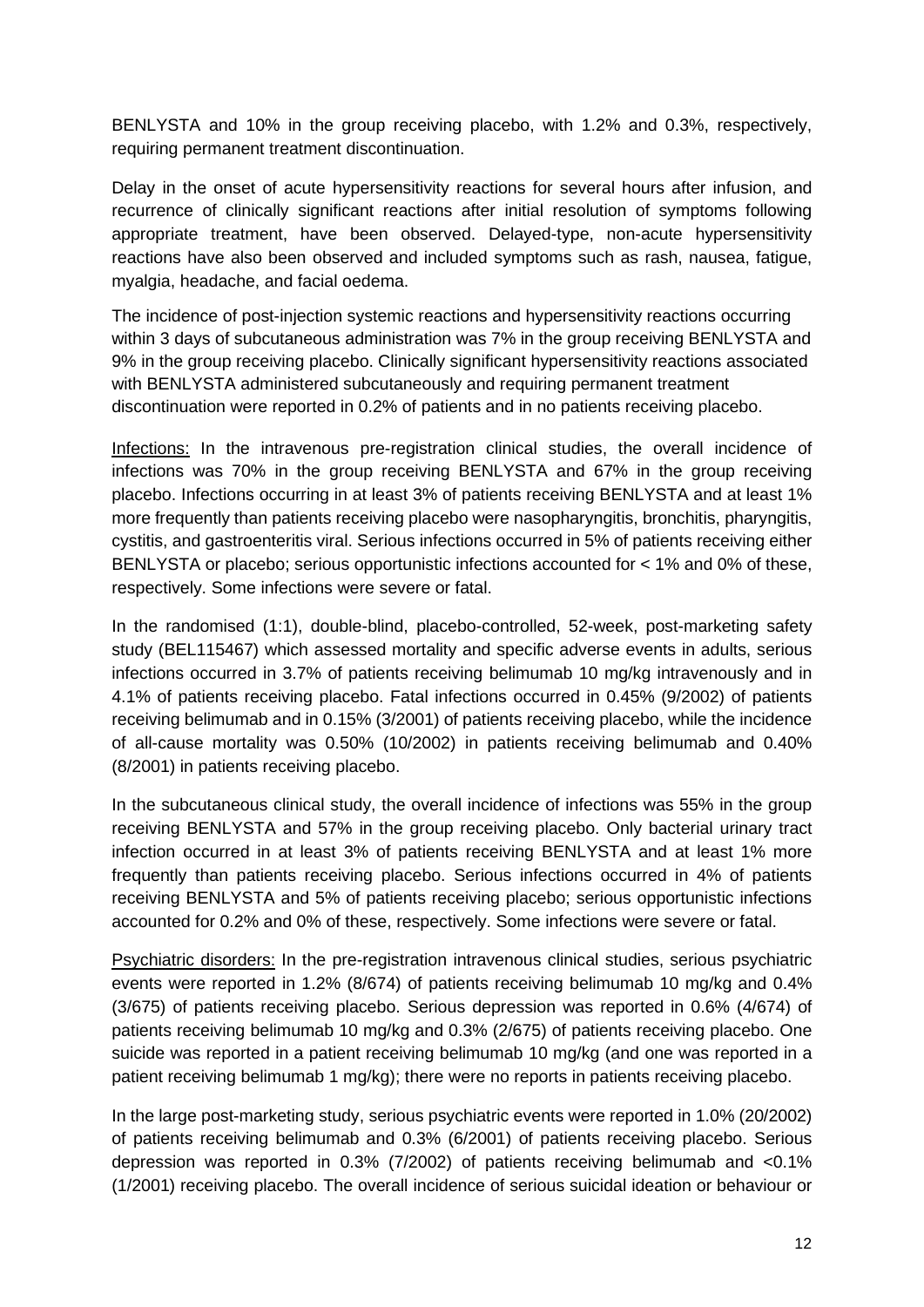self-injury without suicidal intent was 0.7% (15/2002) in the belimumab group and 0.2% (5/2001) in the placebo group. On the Columbia-Suicide Severity Rating Scale (C-SSRS), 2.4% (48/1974) of patients receiving belimumab reported suicidal ideation or behaviour compared with 2.0% (39/1988) of patients receiving placebo. No suicide was reported in either group.

The intravenous studies did not exclude patients with a history of psychiatric disorders.

In the subcutaneous clinical study, which excluded patients with a history of psychiatric disorders, serious psychiatric events were reported in 0.2% (1/556) of patients receiving belimumab and in no patients receiving placebo. There were no serious depression-related events or suicides reported in either group. On the C-SSRS, 1.3% (7/554) of patients receiving belimumab reported suicidal ideation or behaviour and 0.7% (2/277) of patients receiving placebo.

Injection site reactions: In the subcutaneous clinical study, the frequency of injection site reactions was 6.1% (34/556) and 2.5% (7/280) for patients receiving BENLYSTA and placebo, respectively. These injection site reactions (most commonly pain, erythema, hematoma, pruritus, and induration) were mild to moderate in severity. The majority did not necessitate drug discontinuation.

## **Adverse events**

The most common (>10% in any treatment group) adverse events by MedRA preferred term reported in the intravenous studies are shown in Table 1 below.

## **Table 1: Most common (>10% in any treatment group) adverse events in intravenous studies.**

| <b>Preferred Term</b>             | Placebo     | <b>BENLYSTA</b> |
|-----------------------------------|-------------|-----------------|
|                                   | $N = 675$   | $N = 674$       |
| Headache                          | 140 (20.7%) | 142 (21.1%)     |
| Upper respiratory tract infection | 130 (19.3%) | 118 (17.5%)     |
| Arthralgia                        | 112 (16.6%) | 109 (16.2%)     |
| Nausea                            | 82 (12.1%)  | 99 (14.7%)      |
| <b>Urinary Tract Infection</b>    | 82 (12.1%)  | 87 (12.9%)      |
| Diarrhoea                         | 62 (9.2%)   | 80 (11.9%)      |
| Fatigue                           | 70 (10.4%)  | 66 (9.8%)       |

Adverse events occurring in at least 3% of patients treated with BENLYSTA 10 mg/kg (intravenous administration )plus standard of care and at least 1% more frequently than in patients receiving placebo plus standard of care in 3 controlled SLE studies are shown in Table 2 below**.**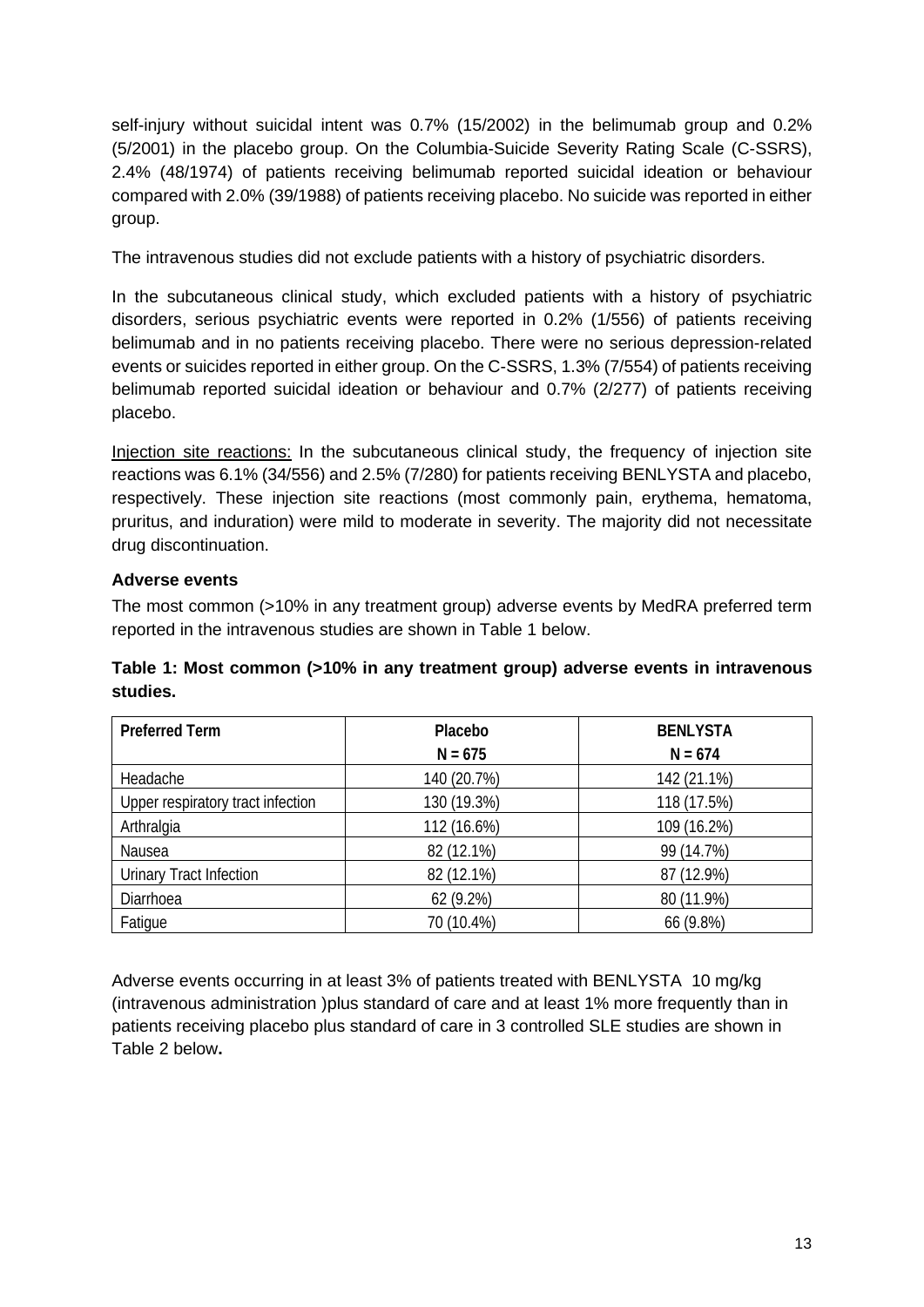**Table 2: Adverse events occurring in at least 3% of patients treated with BENLYSTA 10 mg/kg (intravenous administration )plus standard of care and at least 1% more frequently than in patients receiving placebo plus standard of care in 3 controlled SLE studies.**

|                       | <b>Belimumab</b><br>10 mg/kg $+$<br><b>Standard of Care</b><br>$(n = 674)$ | Placebo +<br><b>Standard of Care</b><br>$(n = 675)$ |
|-----------------------|----------------------------------------------------------------------------|-----------------------------------------------------|
| <b>Preferred Term</b> | %                                                                          | %                                                   |
| Nausea                | 15                                                                         | 12                                                  |
| Diarrhoea             | 12                                                                         | 9                                                   |
| Pyrexia               | 10                                                                         | 8                                                   |
| Nasopharyngitis       | 9                                                                          |                                                     |
| <b>Bronchitis</b>     | 9                                                                          | b                                                   |
| Insomnia              |                                                                            | 5                                                   |
| Pain in extremity     | b                                                                          |                                                     |
| Depression            | 5                                                                          |                                                     |
| Migraine              | 5                                                                          |                                                     |
| Pharyngitis           | 5                                                                          |                                                     |
| Cystitis              |                                                                            |                                                     |
| Leukopenia            |                                                                            |                                                     |
| Gastroenteritis viral | 3                                                                          |                                                     |

The adverse event summary for BENLYSTA intravenous administration and subcutaneous administration compared to placebo treated patients is shown in Table 3 below. The adverse event profile was consistent between the different routes of administration.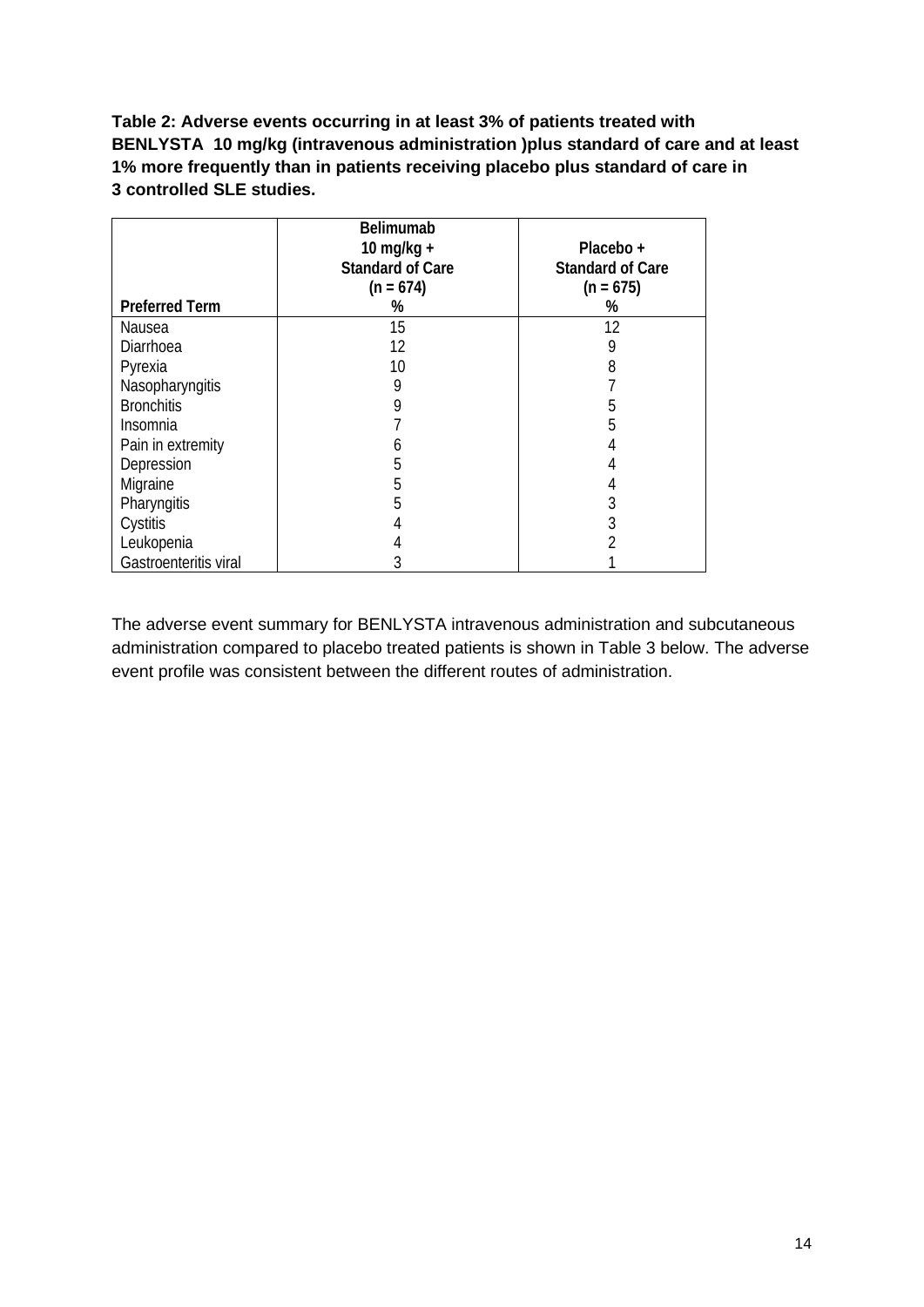| Subjects with          | Number (%) of Subjects |                    |                |                 |             |                    |  |
|------------------------|------------------------|--------------------|----------------|-----------------|-------------|--------------------|--|
| at least one           | C1056/C1057/LBSL02     |                    |                | BEL112341-SC    |             | Pooled IV + SC     |  |
|                        |                        | Pooled IV          |                |                 |             |                    |  |
|                        | Placebo IV             | <b>BENLYSTA IV</b> | <b>PLACEBO</b> | <b>BENLYSTA</b> | Placebo IV+ | <b>BENLYSTA IV</b> |  |
|                        | $(N=675)$              | $(N=1458)$         | <b>SC</b>      | SC 200 mg       | Placebo SC  | + BENLYSTA         |  |
|                        |                        |                    | $(N=280)$      | $(N=556)$       | $(N=955)$   | SC 200 mg          |  |
|                        |                        |                    |                |                 |             | $(N=2014)$         |  |
| AE                     | 623 (92.3%)            | 1354 (92.9%)       | 236 (84.3%)    | 449 (80.8%)     | 859 (89.9%) | 1803 (89.5%)       |  |
| <b>Related AE</b>      | 282 (41.8%)            | 586 (40.2%)        | 73 (26.1%)     | 173 (31.1%)     | 355 (37.2%) | 759 (37.7%)        |  |
| Serious AE             | 103 (15.3%)            | 248 (17.0%)        | 44 (15.7%)     | 60 (10.8%)      | 147 (15.4%) | 308 (15.3%)        |  |
| Severe <sup>a</sup> AE | 99 (14.7%)             | 220 (15.1%)        | 40 (14.3%)     | 55 (9.9%)       | 139 (14.6%) | 275 (13.7%)        |  |
| Serious and/or         | 138 (20.4%)            | 328 (22.5%)        | 59 (21.1%)     | 82 (14.7%)      | 197 (20.6%) | 410 (20.4%)        |  |
| severe <sup>a</sup> AE |                        |                    |                |                 |             |                    |  |
| AE resulting in        | 48 (7.1%)              | 88 (6.0%)          | 25 (8.9%)      | 40 (7.2%)       | 73 (7.6%)   | 128 (6.4%)         |  |
| study agent            |                        |                    |                |                 |             |                    |  |
| discontinuation        |                        |                    |                |                 |             |                    |  |
| Death                  | $3(0.4\%)$             | 11 (0.8%)          | 2(0.7%)        | 3(0.5%)         | 5(0.5%)     | 14 (0.7%)          |  |

**Table 3: Adverse event (AE) summary for BENLYSTA IV and SC compared to placebo treated patients.**

a Severe or life threatening

#### **Reporting suspected adverse effects**

Reporting suspected adverse reactions after registration of the medicinal product is important. It allows continued monitoring of the benefit-risk balance of the medicinal product. Healthcare professionals are asked to report any suspected adverse reactions at [www.tga.gov.au/reporting-problems.](http://www.tga.gov.au/reporting-problems)

# **4.9 OVERDOSE**

There is limited clinical experience with overdosage of BENLYSTA. Adverse reactions reported in association with cases of overdose have been consistent with those expected for BENLYSTA.

Two doses up to 20 mg/kg administered 21 days apart by intravenous infusion have been given to humans with no increase in incidence or severity of adverse reactions compared with doses of 1, 4, or 10 mg/kg.

In the case of inadvertent overdose, patients should be carefully observed and supportive care administered, as appropriate.

For information on the management of overdose, contact the Poisons Information Centre on 13 11 26 (Australia).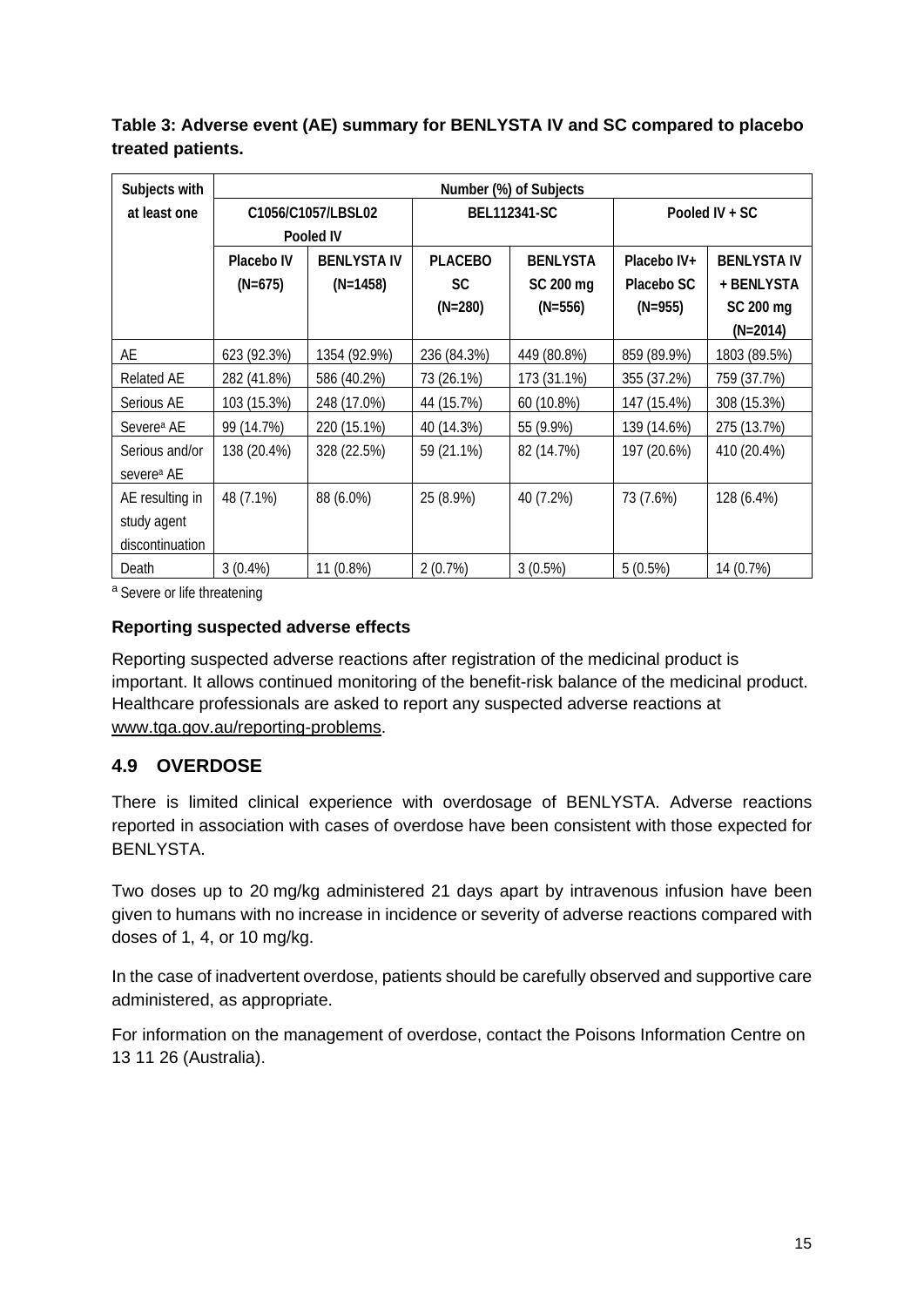# **5 PHARMACOLOGICAL PROPERTIES**

# **5.1 PHARMACODYNAMIC PROPERTIES**

## **Mechanism of action**

B-Lymphocyte Stimulator (BLyS, also referred to as BAFF and TNFSF13), a member of the tumour necrosis factor (TNF) ligand family, inhibits B-cell apoptosis and stimulates the differentiation of B cells into immunoglobulin-producing plasma cells. BLyS is overexpressed in patients with SLE. There is a strong association between SLE disease activity (as assessed by the Safety of Estrogen in Lupus Erythematosus National Assessment-Systemic Lupus Erythematosus Disease Activity Index [SELENA-SLEDAI]) and plasma BLyS levels.

Belimumab is a fully human IgG1λ monoclonal antibody that specifically binds to soluble human BLyS and inhibits its biological activity. Belimumab does not bind B cells directly, but by binding and neutralising BLyS, belimumab inhibits the survival of B cells, including autoreactive B cells, and reduces the differentiation of B cells into immunoglobulin producing plasma cells.

## **Pharmacodynamic Effects**

#### **Powder for intravenous infusion**

Reductions in elevated levels of serum IgG and in anti-dsDNA antibodies were observed as early as Week 8 and continued to Week 52. In patients with hypergammaglobulinemia at baseline, normalization of IgG levels was observed by week 52 in 49% and 20% of patients receiving belimumab and placebo, respectively. In patients with anti-dsDNA antibodies at baseline, reductions in patients receiving belimumab were evident as early as Week 8, and by Week 52, 16% of patients treated with belimumab had converted to anti-dsDNA negative compared with 7% of the patients receiving placebo.

In patients with low complement levels at baseline, belimumab treatment resulted in increases in complement C3 and C4 which were seen as early as Week 4 and continued over time. By Week 52, levels of C3 and C4 had normalized in 38% and 44% of patients receiving belimumab compared with 17% and 19% of patients receiving placebo.

The target of belimumab, BLyS, is a critical cytokine for B-cell survival, differentiation, and proliferation. Belimumab significantly reduced circulating B cells, naïve, activated, plasma, and the SLE B cell subset at Week 52. Reductions in naïve, plasma and short-lived plasma cells as well as the SLE B cell subset were observed as early as Week 8. Memory cells increased initially and slowly declined toward baseline levels by Week 52.

Study BEL112233, a long-term uncontrolled extension study of BLISS-76 (See *CLINICAL TRIALS*), enrolled 268 patients. B cells and IgG levels were followed for 7 years or longer with ongoing belimumab treatment in varying numbers (n) of subjects depending on the pharmacodynamic measure. Sustained decreases relative to baseline levels of BLISS-76 in various B cell subsets were observed leading to median reductions of 87% in naive B cells (n=107), 67% in memory B cells (n=106), 99% in activated B cells (n=116), and 92% in plasma cells (n=118) after more than 7 years of treatment. After about 7 years, a 28% median reduction in IgG levels (n=150) was observed. Throughout the period of follow-up, 8 out of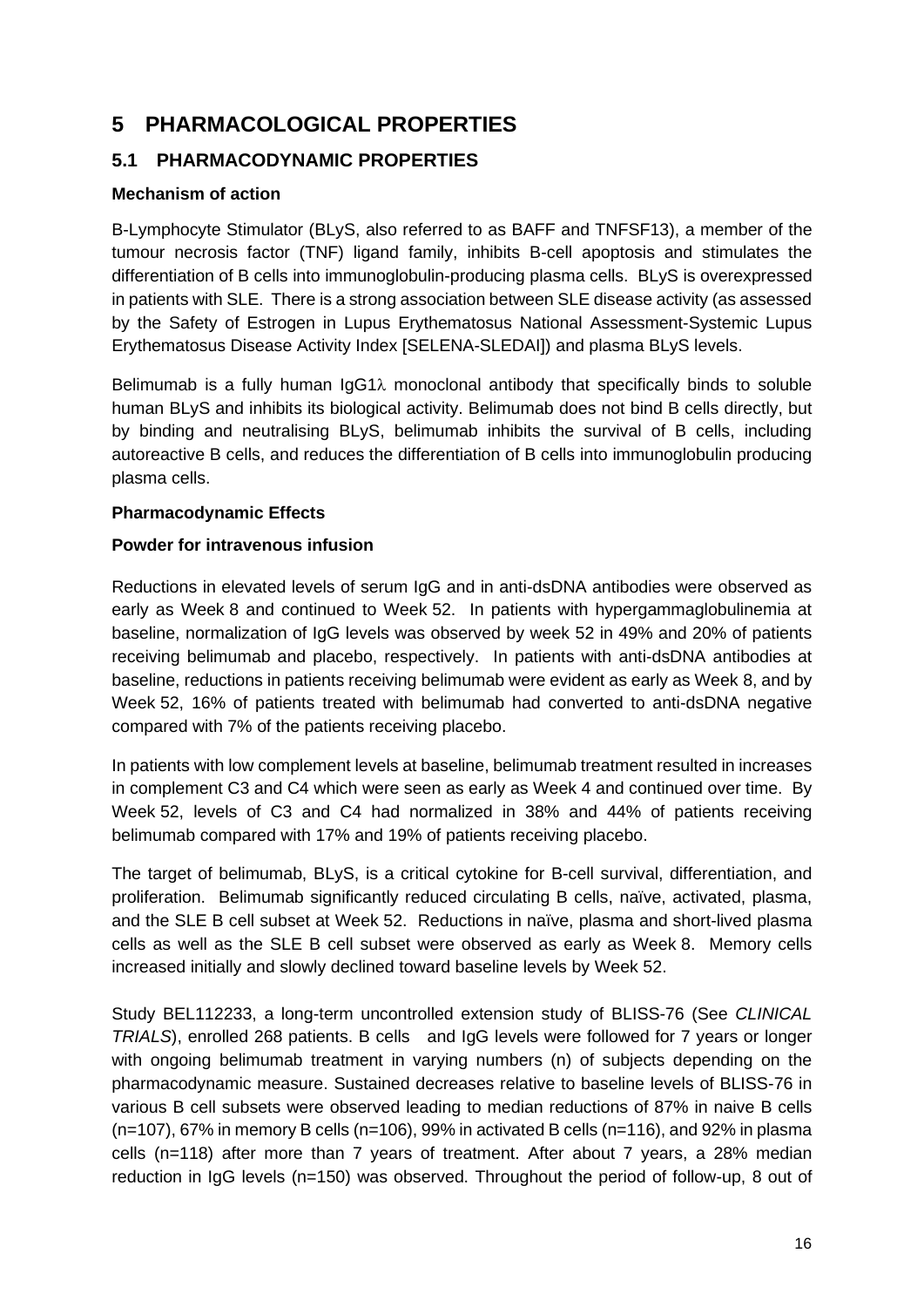268 participants (3.0%) recorded IgG levels below 400 mg/dL and 1.6% (2/129) recorded a decrease in IgG levels to below 400 mg/dL in the  $7<sup>th</sup>$  year. Over the course of the study, the reported incidence of AEs generally remained stable or declined.

#### **Solution for subcutaneous injection**

Reductions in elevated levels of serum IgG and in anti-dsDNA antibodies were observed as early as week 8 and week 4, respectively, and continued to week 52. Median IgG levels at week 52 were reduced by 11% in patients receiving belimumab compared with an increase of 0.7% in patients receiving placebo. In patients with anti-dsDNA antibodies at baseline, median anti-dsDNA antibodies levels at week 52 were reduced by 56% in patients receiving belimumab compared with 41% in patients receiving placebo. In patients with anti-dsDNA antibodies at baseline, by week 52, 18% of patients treated with belimumab had converted to anti-dsDNA negative compared with 15% of the patients receiving placebo.

In patients with low complement levels at baseline, belimumab treatment resulted in increases in complement C3 and C4 which were seen as early as week 12, and continued to week 52. By week 52, levels of C3 and C4 had normalised in 42% and 53% of patients receiving belimumab compared with 21% and 20% of patients receiving placebo.

The target of belimumab, BLyS, is a critical cytokine for B cell survival, differentiation, and proliferation. Belimumab significantly reduced circulating B cells, transitional, naïve, plasma, and the SLE B cell subset at week 52. Reductions in naïve and transitional B cells, as well as the SLE B cell subset were observed as early as week 8. Memory cells increased initially and slowly declined toward baseline levels by week 52.

## **Immunogenicity**

In the two Phase III studies with belimumab administered intravenously, 4 out of 563 (0.7%) patients in the 10 mg/kg group and 27 out of 559 (4.8%) patients in the 1 mg/kg group developed persistent anti-belimumab antibodies. The reported frequency for the 10 mg/kg group may underestimate the actual frequency due to lower assay sensitivity in the presence of high drug concentrations.

Neutralising antibodies were detected in 3 patients receiving belimumab 1 mg/kg intravenously. However, the presence of anti-belimumab antibodies was relatively uncommon in patients with belimumab administered intravenously, and no definitive conclusions can be drawn regarding the effect of immunogenicity on belimumab pharmacokinetics due to low numbers of anti-belimumab antibody positive subjects.

Serum samples from more than 550 patients with SLE were tested; no anti-belimumab antibodies were detected during or after treatment with belimumab 200 mg administered subcutaneously.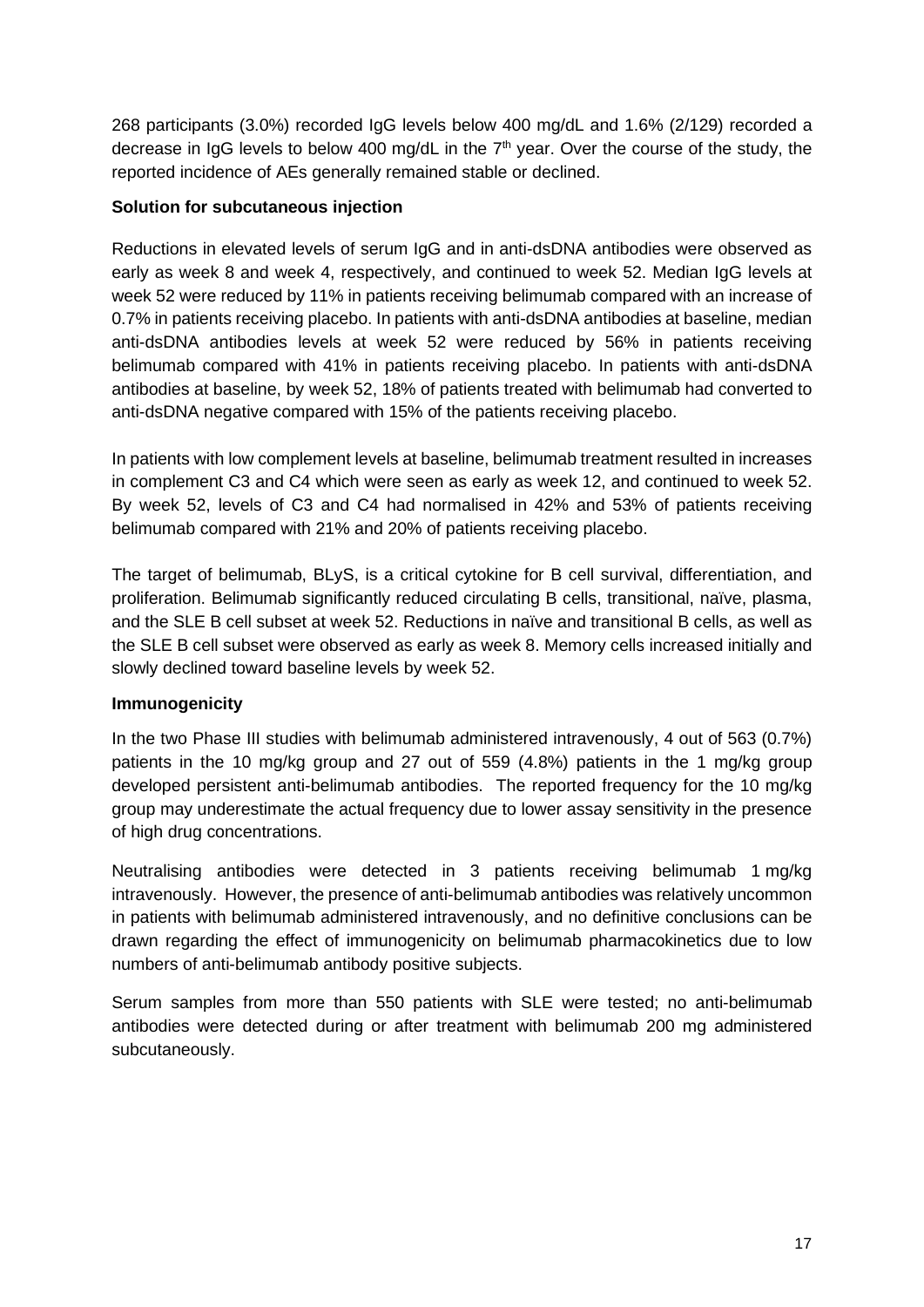#### **Clinical trials**

## **Powder for intravenous infusion**

#### **Phase II Study**

The efficacy of belimumab administered intravenously in the treatment of SLE was evaluated in a randomised, placebo-controlled Phase II study in patients with a SELENA SLEDAI score of >4 at baseline and a history of autoantibodies (patients were not required to be autoantibody-positive - 28% of the population was autoantibody negative at baseline). Patients with severe active lupus nephritis and severe active CNS lupus were excluded. Patients were receiving a stable standard of care SLE treatment regimen comprising any of the following (alone or in combination): corticosteroids, antimalarials, NSAIDs, and immunosuppressives. These medications could be changed during the study as clinically indicated. Other biological agents and intravenous cyclophosphamide were not permitted. This study enrolled 449 patients and evaluated doses of 1, 4, and 10 mg/kg belimumab plus standard of care compared with placebo plus standard of care. The co-primary endpoints of this study, percent change in SELENA SLEDAI score at Week 24 and time to first mild, moderate or severe flare over 52 weeks, were not met. However, post-hoc analysis identified a large subgroup of patients (72%), who were autoantibody positive (ANA or anti-dsDNA), in whom belimumab appeared to offer benefit. The results of this study informed the design of the Phase 3 program including the patient population, dose selection and concomitant medication controls.

#### **Phase III Studies**

The efficacy of BENLYSTA was evaluated in two randomised, double-blind, placebo-controlled Phase III studies in 1,684 patients with a clinical diagnosis of SLE according to the American College of Rheumatology (ACR) classification criteria. Eligible patients had active SLE disease, defined as a SELENA-SLEDAI score ≥6 and positive antinuclear antibody (ANA or anti-dsDNA) test results (ANA titre ≥1:80 and/or a positive antidsDNA [≥30 units/mL]) at screening. Patients were on a stable SLE treatment regimen (standard of care) consisting of any of the following (alone or in combination): corticosteroids, anti-malarials, NSAIDs or other immunosuppressives. Patients were excluded from the study if they had severe active central nervous system lupus or severe active lupus nephritis, had ever received treatment with any B-cell targeted therapy, if they had received another biological investigational agent in the previous year, or if they had a positive response to testing for HIV antibody, hepatitis B surface antigen, or hepatitis C antibody. The two studies were similar in design except that BLISS-76 was a 76-week study and BLISS-52 was a 52-week study. Both studies had 52 week primary endpoints.

BLISS-76 (HGS1006-C1057) was conducted primarily in North America and Western Europe. The racial distribution was 70% white/Caucasian, 14% black/African American, 13% Alaska native or American Indian, and 3% Asian. Background medications included corticosteroids (76%), immunosuppressives (56%), and anti-malarials (63%).

BLISS-52 (HGS1006-C1056) was conducted in South America, Eastern Europe, Asia, and Australia. The racial distribution was 38% Asian, 26% white/Caucasian, 32% Alaska native or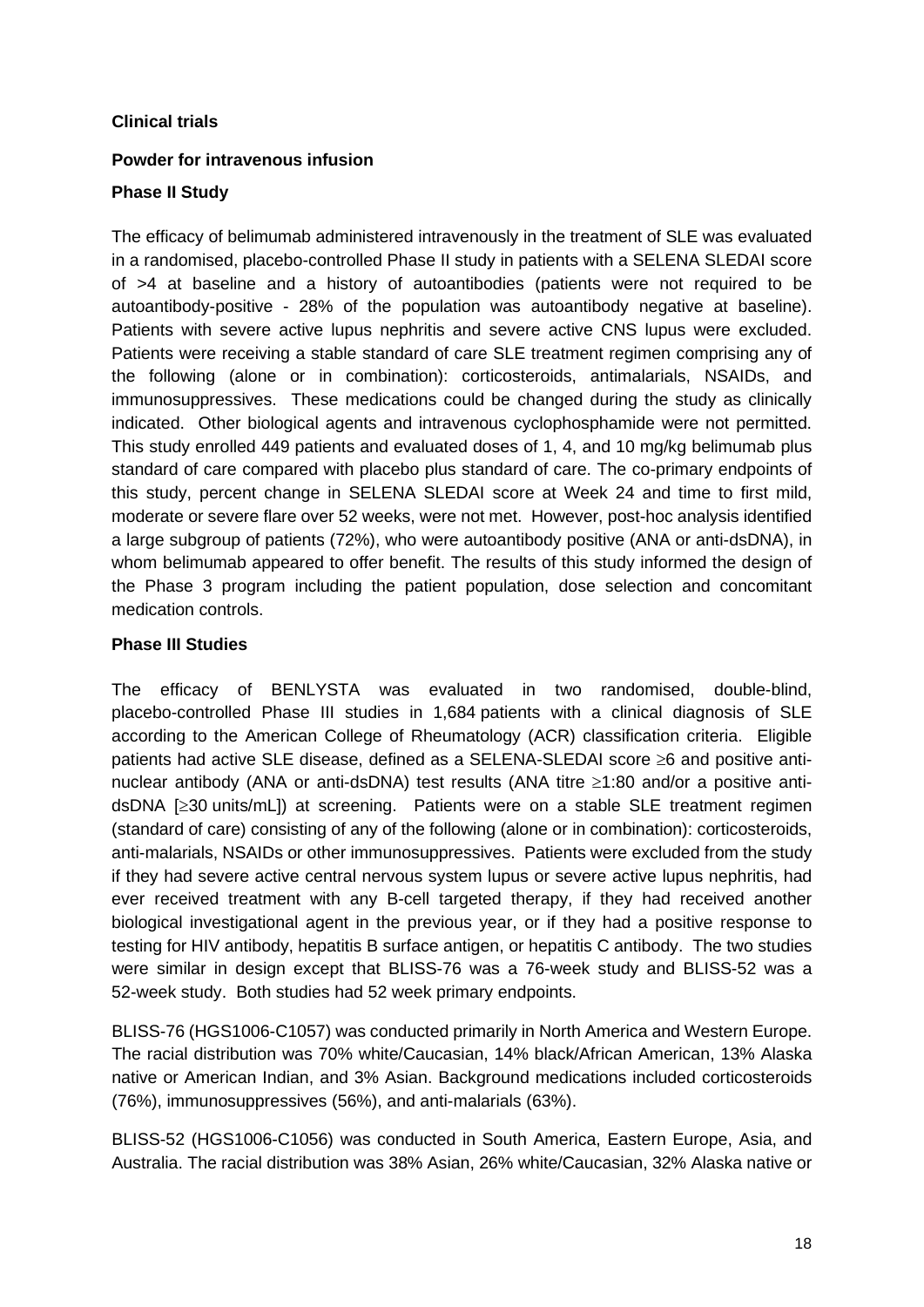American Indian, and 4% black/African American. Background medications included corticosteroids (96%), immunosuppressives (42%), and anti-malarials (67%).

Patient median age across both studies was 37 years (range: 18 to 73 years), and the majority (94%) were female. At screening, patients were stratified by disease severity based on their SELENA-SLEDAI score (< 9 vs  $\geq$ 10), proteinuria level (<2 g per 24 hr vs  $\geq$  g per 24 hr), and race, and then randomly assigned to receive BENLYSTA 1 mg/kg, BENLYSTA 10 mg/kg, or placebo in addition to standard of care. The patients were administered study medication intravenously over a 1-hour period on Days 0, 14, 28, and then every 28 days for 48 or 72 weeks.

The primary efficacy endpoint was a composite endpoint (SLE Responder Index) that defined response as meeting each of the following criteria at Week 52 compared with baseline:

- ≥4-point reduction in the SELENA-SLEDAI score, and
- no new British Isles Lupus Assessment Group (BILAG) A organ domain score or 2 new BILAG B organ domain scores, and
- no worsening (>0.30 point increase) in Physician's Global Assessment score (PGA),

The SLE Responder Index uses the SELENA-SLEDAI score as an objective measure of reduction in global disease activity; the BILAG index to ensure no significant worsening in any specific organ system; and the PGA to ensure that improvements in disease activity are not achieved at the expense of the patient's overall condition.

BENLYSTA produced significant improvements in the SLE Responder Index as well as in the individual component SELENA-SLEDAI score in both studies, see Table 4.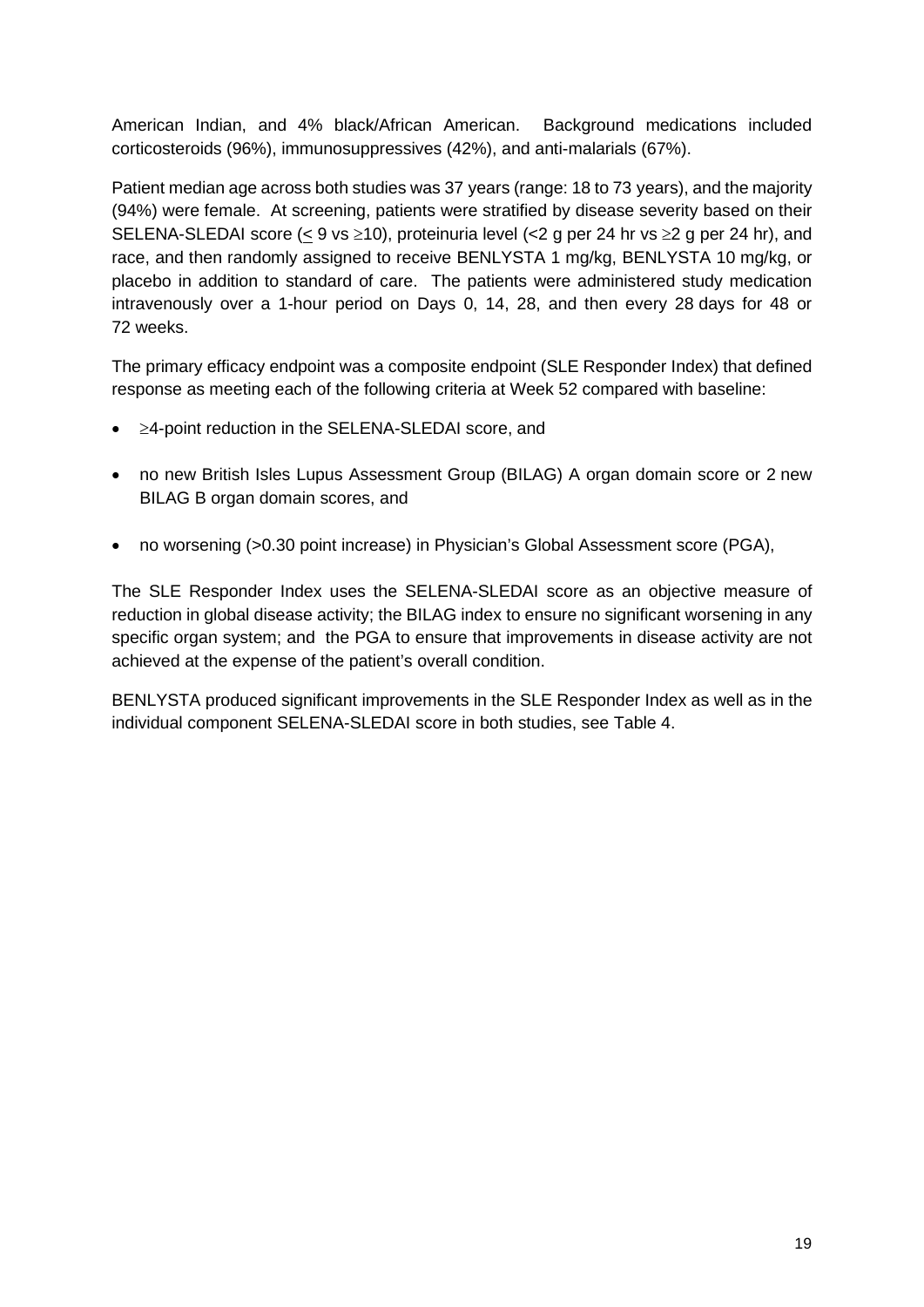|                                                                              |                             | <b>BLISS-76</b>   |                            |                                   | <b>BLISS-52</b>    |                            |                             | <b>BLISS-76 and BLISS-</b><br>52 Pooled |
|------------------------------------------------------------------------------|-----------------------------|-------------------|----------------------------|-----------------------------------|--------------------|----------------------------|-----------------------------|-----------------------------------------|
|                                                                              |                             |                   | <b>BENLYSTA</b><br>(mg/kg) |                                   |                    | <b>BENLYSTA</b><br>(mg/kg) |                             | <b>BENLYSTA</b><br>(mg/kg)              |
| Response                                                                     | <b>Placebo</b><br>$(n=275)$ | $1*$<br>$(n=271)$ | 10<br>$(n=273)$            | <b>Placebo</b><br>$(n=287)$       | $1*$<br>$(n=288)$  | 10<br>$(n=290)$            | <b>Placebo</b><br>$(n=562)$ | 10<br>$(n=563)$                         |
| <b>SLE</b><br>Responder<br>Index                                             | 33.8%                       | 40.6%<br>p=0.104  | 43.2%<br>p=0.021           | 43.6%                             | 51.4%<br>$p=0.013$ | 57.6%<br>p=0.000<br>6      | 38.8%                       | 50.6%<br>p<0.0001                       |
|                                                                              |                             |                   |                            | Components of SLE Responder Index |                    |                            |                             |                                         |
| Percent of<br>patients<br>with<br>reduction in<br>SELENA-<br>$SLEDAI \geq 4$ | 35.6%                       | 42.8%             | 46.9%<br>p=0.006           | 46.0%                             | 53.1%              | 58.3%<br>$p=0.002$<br>4    | 40.9%                       | 52.8%<br>p<0.0001                       |
| Percent of<br>patients<br>with no<br>worsening<br>by BILAG<br>index          | 65.1%                       | 74.9%             | 69.2%<br>$p=0.32$          | 73.2%                             | 78.9%              | 81.4%<br>$p=0.018$         | 69.2%                       | 75.5%<br>p=0.019                        |
| Percent of<br>patients<br>with no<br>worsening<br>by PGA                     | 62.9%                       | 72.7%             | 69.2%<br>$p=0.13$          | 69.3%                             | 78.8%              | 79.7%<br>p=0.004<br>8      | 66.2%                       | 74.6%<br>p=0.0017                       |

#### **Table 4: Response Rate at Week 52**

\*The 1 mg/kg dose is not recommended

In a pooled analysis of the two studies, the percentage of patients receiving >7.5 mg/day prednisone (or equivalent) at baseline whose average corticosteroid dose was reduced by at least 25% from baseline to a dose equivalent to prednisone ≤ 7.5 mg/day during Weeks 40 through 52, was 17.9% (58/324) in the group receiving BENLYSTA and 12.3% (39/318) in the group receiving placebo (P=0.0451).

Flares in SLE were defined by the Modified SELENA SLEDAI SLE Flare Index where the modification excludes severe flares that are triggered only by an increase of SELENA SLEDAI score to > 12. The median time to the first flare was delayed in the pooled group receiving BENLYSTA compared to the group receiving placebo (hazard ratio= 0.84, 95% CI (0.74,0.96), P=0.012). The risk of severe flares was also reduced by 36% over the 52 weeks of observation in the group receiving BENLYSTA relative to the group receiving placebo (hazard ratio=0.64, 95% CI (0.49,0.84) P=0.0011).

There were too few males, patients over 65 years of age, or black/African American patients enrolled in the controlled clinical trials to draw meaningful conclusions about the effects of gender, age, or race on clinical outcomes.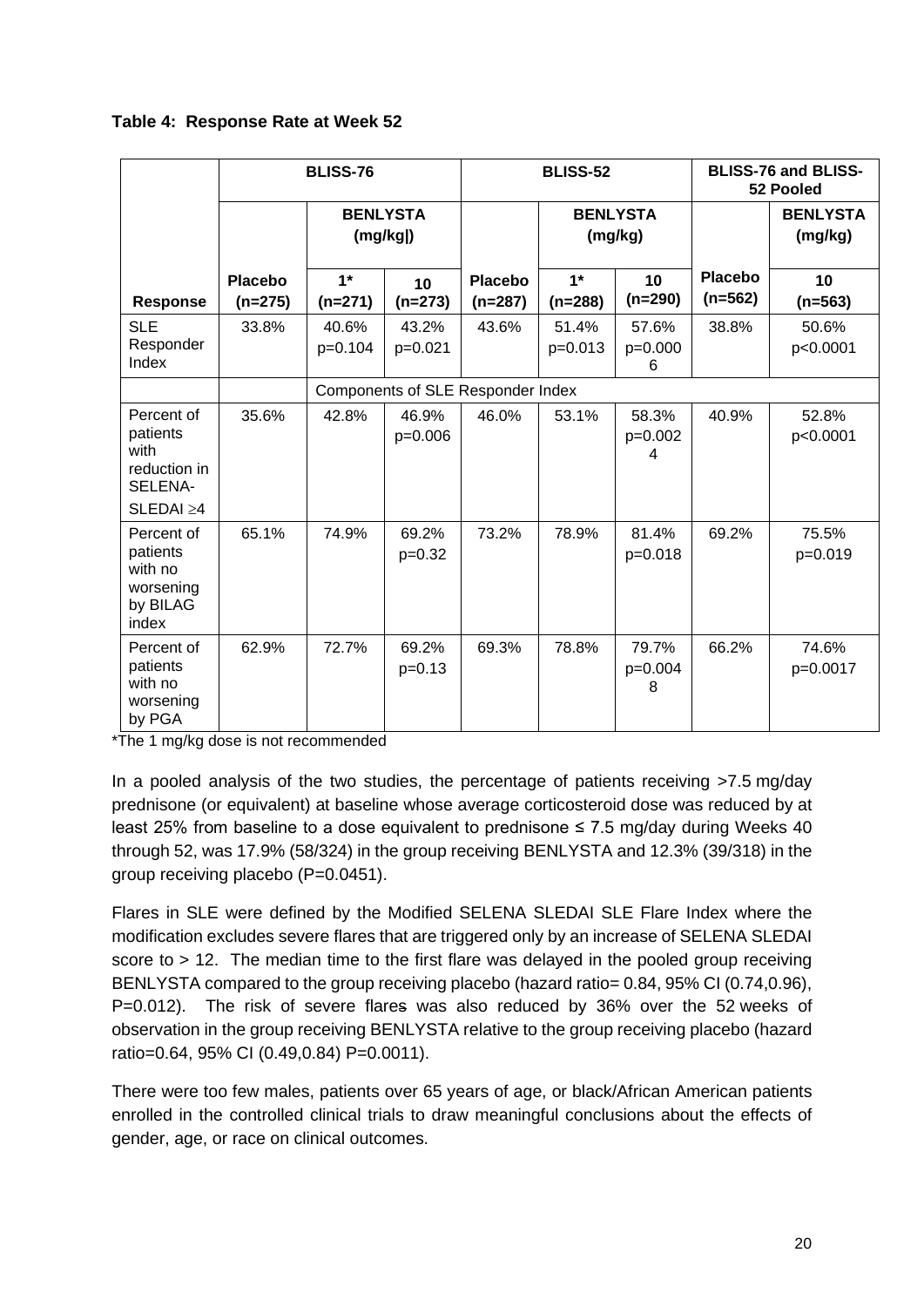At Week 76 in Study 2, the SRI response rate with belimumab was not significantly different from that of placebo (39% and 32% respectively).

Post-hoc analysis has identified high responding subgroups such as those patients with low complement and positive anti-dsDNA at baseline, see Table 5.

**Table 5: Patients with low complement and positive anti-dsDNA at baseline**

| Subgroup                                                                                     |                             | <b>Anti-dsDNA positive AND low</b>            |  |
|----------------------------------------------------------------------------------------------|-----------------------------|-----------------------------------------------|--|
|                                                                                              | complement                  |                                               |  |
| BLISS-76 and BLISS-52 pooled data                                                            | <b>Placebo</b><br>$(n=287)$ | <b>Benlysta</b><br>10 mg/kg<br>$(n=305)$      |  |
| SRI response rate at Week 52 (%)                                                             | 31.7                        | 51.5                                          |  |
| Observed treatment difference vs placebo (%)                                                 |                             | 19.8<br>(p<0.0001)                            |  |
| SRI response rate (excluding complement and anti-<br>dsDNA changes) at Week 52 (%)           | 28.9                        | 46.2                                          |  |
| Observed treatment difference vs placebo (%)                                                 |                             | 17.3<br>(p<0.0001)                            |  |
| Severe flares over 52 weeks                                                                  |                             |                                               |  |
| Patients experiencing a severe flare (%)                                                     | 29.6                        | 19.0                                          |  |
| Observed treatment difference vs placebo (%)<br>Time to severe flare [Hazard ratio (95% CI)] |                             | 10.6<br>$0.61$ $(0.44, 0.85)$<br>$(p=0.0038)$ |  |
| Prednisone reduction by ≥25% from baseline to<br>≤7.5 mg/day during Weeks 40 through 52* (%) | $(n=173)$<br>12.1           | $(n=195)$<br>18.5                             |  |
| Observed treatment difference vs placebo (%)                                                 |                             | 6.3<br>$(p=0.0964)$                           |  |
| FACIT-fatigue score improvement from baseline at<br>Week-52 (mean)                           | 1.99                        | 4.21                                          |  |
| Observed treatment difference vs placebo (mean<br>difference)                                |                             | 2.21<br>$(p=0.0048)$                          |  |
| BLISS-76 Study only                                                                          | Placebo<br>$(n=131)$        | Benlysta<br>10 mg/kg<br>$(n=134)$             |  |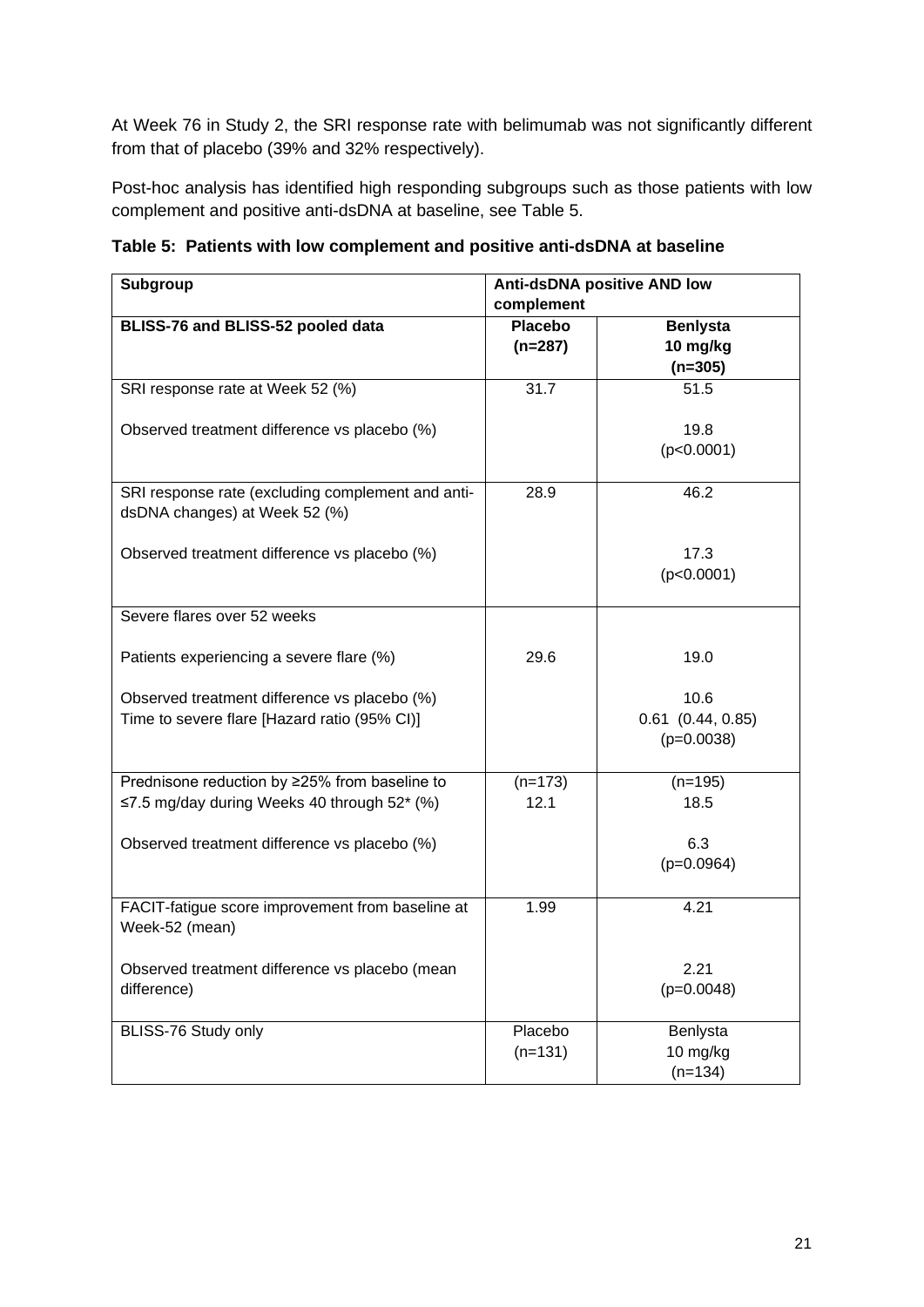| Subgroup                                     | <b>Anti-dsDNA positive AND low</b><br>complement |                                          |
|----------------------------------------------|--------------------------------------------------|------------------------------------------|
| BLISS-76 and BLISS-52 pooled data            | Placebo<br>$(n=287)$                             | <b>Benlysta</b><br>10 mg/kg<br>$(n=305)$ |
| SRI response rate at Week-76 (%)             | 27.5                                             | 39.6                                     |
| Observed treatment difference vs placebo (%) |                                                  | 12.1<br>$(p=0.0160)$                     |

\* Among patients with baseline prednisone dose >7.5 mg/day

## **Solution for subcutaneous injection**

The efficacy of belimumab administered subcutaneously was evaluated in a randomised, double blind, placebo controlled, 52-week Phase III study (HGS1006-C1115; BEL112341) in 836 patients with a clinical diagnosis of SLE according to the American College of Rheumatology classification criteria. Eligible patients had active SLE disease, defined as a SELENA SLEDAI score greater than or equal to 8 and positive anti-nuclear antibody (ANA or anti-dsDNA) test results (ANA titre greater than or equal to 1:80 and/or anti-dsDNA greater than or equal to 30 units/mL) at screening. Patients were on a stable SLE treatment regimen (standard of care) consisting of any of the following (alone or in combination): corticosteroids, anti-malarials, non-steroidal anti-inflammatory medications or other immunosuppressives. Patients were excluded from the study if they had severe active central nervous system lupus or severe active lupus nephritis, if they had received another biological investigational agent in the previous 3 months, or if they had a positive response to testing for HIV antibody, hepatitis B surface antigen, or hepatitis C antibody.

This study was conducted in the US, South America, Europe and Asia. Patient median age was 37 years (range: 18 to 77 years), and the majority (94%) were female. Patients were randomised in a 2:1 ratio to receive belimumab 200 mg or placebo subcutaneously once weekly for 52 Weeks.

The primary efficacy endpoint was a composite endpoint (SLE Responder Index) that defined response as meeting each of the following criteria at Week 52 compared with baseline:

- greater than or equal to 4 point reduction in the SELENA SLEDAI score, and
- no new British Isles Lupus Assessment Group (BILAG) A organ domain score or two new BILAG B organ domain scores, and
- no worsening (less than 0.30 point increase) in Physician's Global Assessment score (PGA),

The SLE Responder Index uses the SELENA SLEDAI score as an objective measure of reduction in global disease activity; the BILAG index to ensure no significant worsening in any specific organ system; and the PGA to ensure that improvements in disease activity are not achieved at the expense of the patient's overall condition.

Secondary efficacy endpoints included time to first severe flare (as measured by the modified SELENA-SLEDAI SLE Flare Index) and the proportion of patients whose average prednisone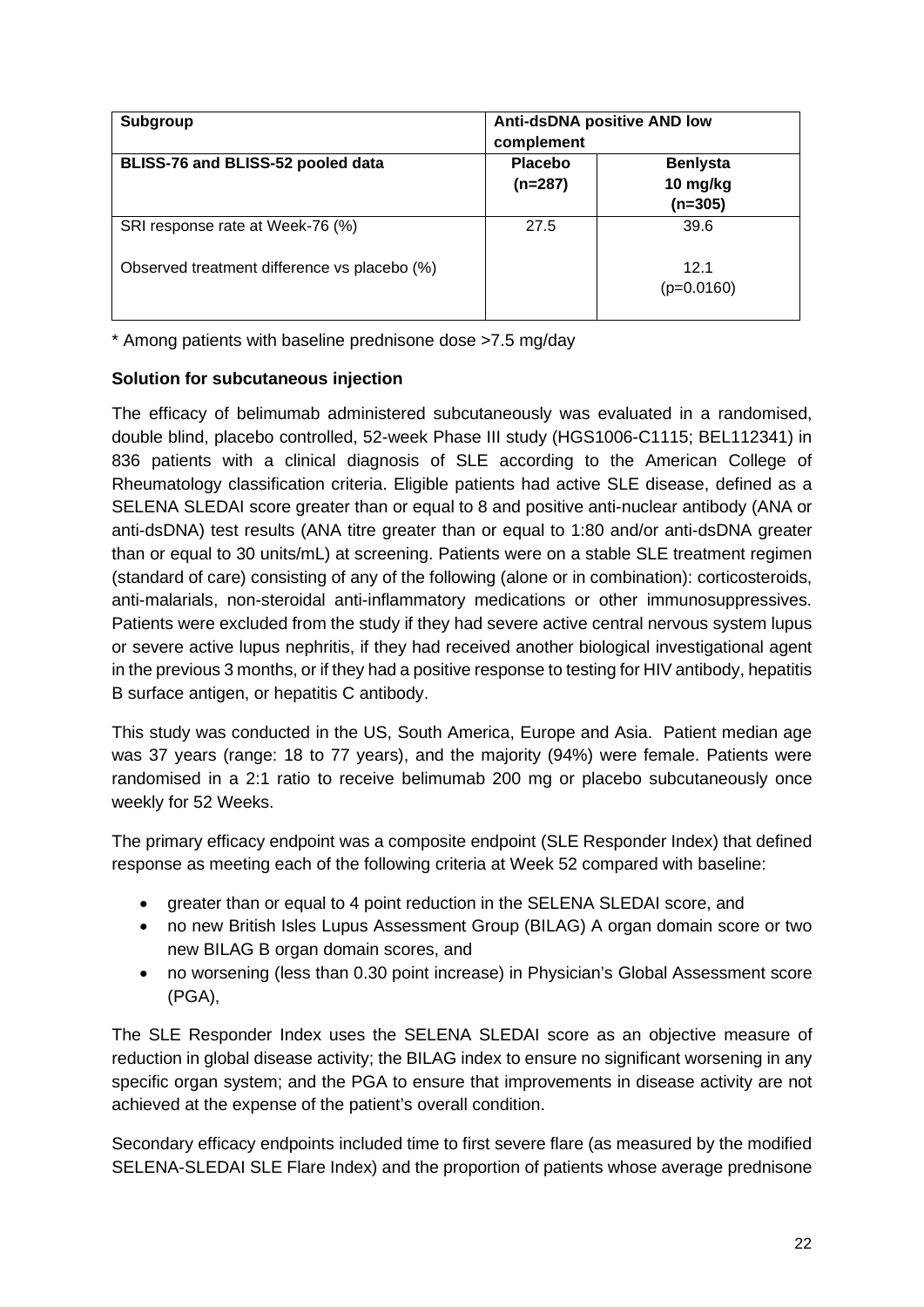dose has been reduced by ≥25% from baseline to ≤7.5 mg/day during Weeks 40 through 52. A health outcomes endpoint included mean change in the Functional Assessment of Chronic Illness Therapy (FACIT)-Fatigue Scale score at Week 52.

Belimumab produced significant improvements in the SLE Responder Index as well as in the individual component SELENA SLEDAI score, see Table 6.

| Response                                                        | Placebo   | <b>Belimumab</b>  |
|-----------------------------------------------------------------|-----------|-------------------|
|                                                                 |           | 200 mg SC weekly  |
|                                                                 | $(n=279)$ | $(n=554)$         |
| SLE Responder Index                                             | 48.4%     | 61.4%             |
| Observed difference vs placebo                                  |           | 12.98%            |
|                                                                 |           | $(p=0.0006)$      |
| Odds ratio (95%CI) vs placebo                                   |           | 1.68 (1.25, 2.25) |
| Components of SLE Responder Index                               |           |                   |
| Percent of patients with reduction<br>in SELENA-SLEDAI $\geq 4$ | 49.1%     | 62.3%             |
| Observed difference vs placebo                                  |           | 13.17%            |
|                                                                 |           | $(p=0.0005)$      |
| Percent of patients with no<br>worsening by BILAG index         | 74.2%     | 80.9%             |
| Observed difference vs placebo                                  |           | 6.67%             |
|                                                                 |           | $(p=0.0305)$      |
| Percent of patients with no<br>worsening by PGA                 | 72.8%     | 81.2%             |
| Observed difference vs placebo                                  |           | 8.47%             |
|                                                                 |           | $(p=0.0061)$      |

**Table 6: Response Rate at Week 52**

The differences between the treatment groups were apparent by week 16 and sustained through week 52 (Figure 1).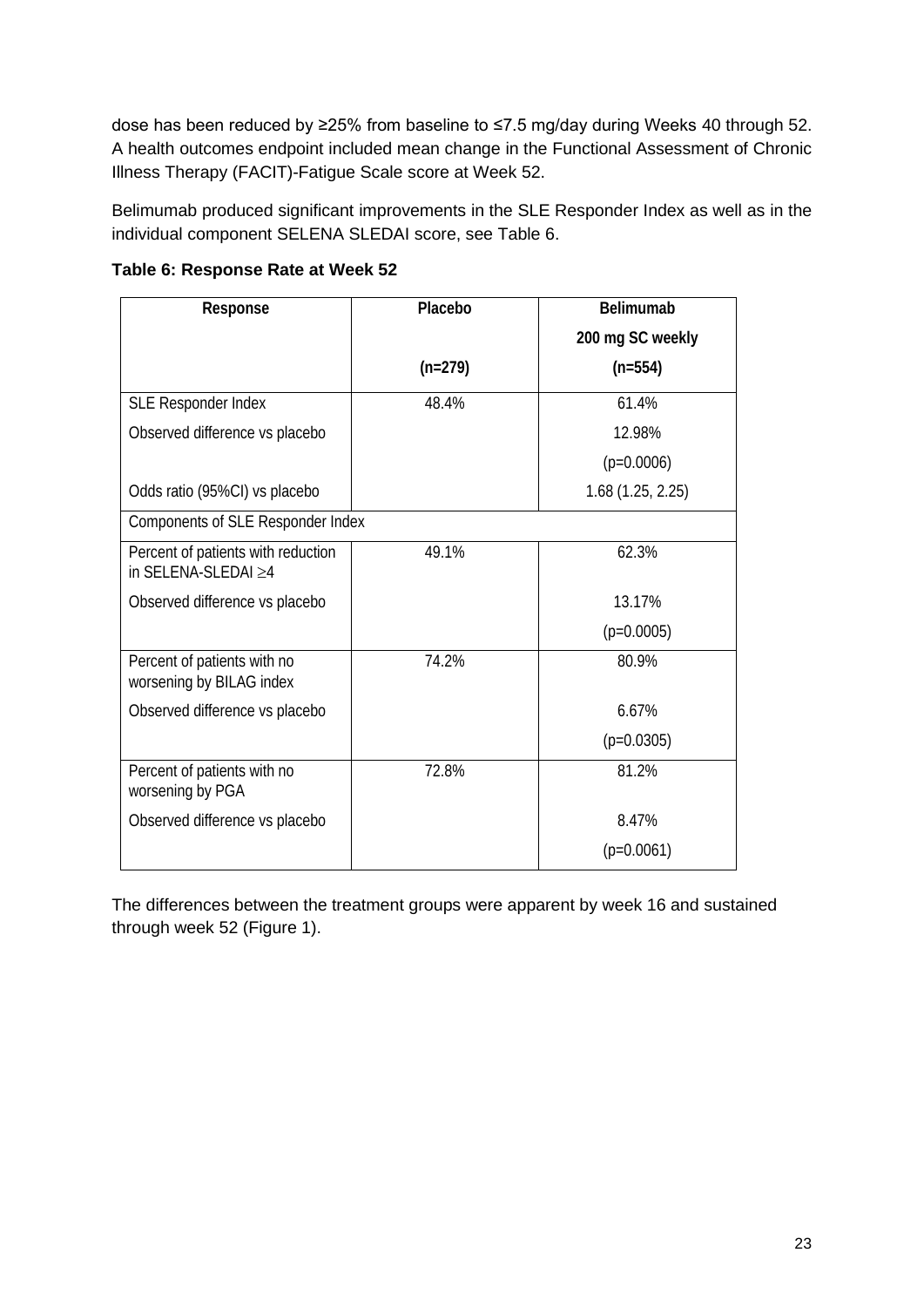

#### **Figure 1. Proportion of SRI Responders by Visit**

A severe flare in SLE was defined by the modified SELENA SLEDAI SLE Flare Index where the modification excludes severe flares that are triggered only by an increase of the SELENA SLEDAI score to greater than 12. The risk of severe flares was reduced by 49% during the 52 weeks of observation in the group receiving belimumab compared with the group receiving placebo (hazard ratio=0.51; P=0.0004). Of the patients experiencing a severe flare, the median time to the first severe flare was delayed in patient receiving belimumab compared with placebo (171 days vs. 118 days).

At baseline, 60% of patients were receiving prednisone at doses >7.5 mg/day (or equivalent). Among these patients, 18.2% of patients receiving belimumab reduced their average prednisone dose by at least 25% to ≤7.5 mg/day during weeks 40 through 52 compared to 11.9% of patients on placebo. However, the difference was not statistically significant (P=0.0732).

Belimumab demonstrated improvement in fatigue compared with placebo as measured by the FACIT Fatigue Scale score. The mean improvement in FACIT-Fatigue Scale score from baseline to week 52 was significantly greater with belimumab (4.4) compared with placebo (2.7); (P=0.0130). Among patients receiving belimumab, 44.4% of patients experienced improvement in FACIT-Fatigue Scale score exceeding the minimally important clinical difference (improvement greater than or equal to 4) at week 52 compared with 36.1% of patients receiving placebo (P=0.0245).

Subgroup analysis of the primary endpoint demonstrated that the greatest benefit was observed in patients with higher disease activity at baseline, including patients with SELENA SLEDAI scores greater than or equal to 10 or patients requiring steroids to control their disease or patients with low complement levels.

An additional, previously identified serologically active group, those patients with low complement and positive anti-dsDNA at baseline, also demonstrated a greater relative response, see Table 7 for results of this example of a higher disease activity group.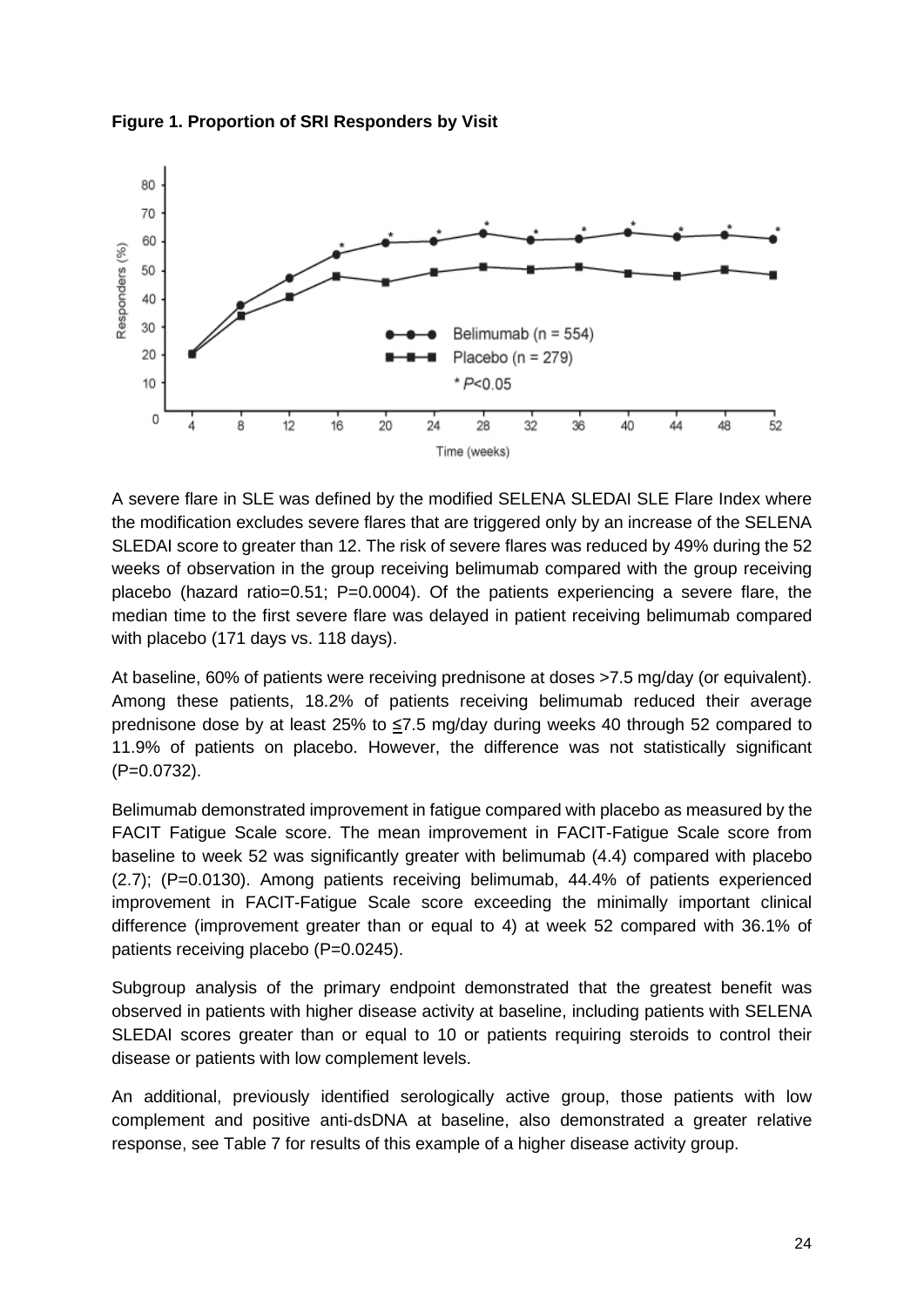|  | Table 7: Patients with low complement and positive anti-dsDNA at baseline |  |
|--|---------------------------------------------------------------------------|--|
|--|---------------------------------------------------------------------------|--|

| Subgroup                                                                                    | Anti-dsDNA positive AND low complement |                  |  |
|---------------------------------------------------------------------------------------------|----------------------------------------|------------------|--|
|                                                                                             | Placebo                                | Belimumab        |  |
|                                                                                             |                                        | 200 mg SC weekly |  |
|                                                                                             | $(n=108)$                              | $(n=246)$        |  |
| SRI response rate at Week 52 (%)                                                            | 47.2                                   | 64.6             |  |
| Observed treatment difference vs placebo (%)                                                |                                        | 17.41            |  |
|                                                                                             |                                        | $(p=0.0014)$     |  |
| Severe flares over 52 weeks:                                                                | $(n=108)$                              | $(n=248)$        |  |
| Patients experiencing a severe flare (%)                                                    | 31.5                                   | 14.1             |  |
| Observed treatment difference vs placebo (%)                                                |                                        | 17.4             |  |
| Time to severe flare [Hazard ratio (95% CI)]                                                |                                        | 0.38(0.24, 0.61) |  |
|                                                                                             |                                        | (p<0.0001)       |  |
|                                                                                             | $(n=70)$                               | $(n=164)$        |  |
| Prednisone reduction by ≥25% from baseline to<br>≤7.5 mg/day during Weeks 40 through 52 (%) | 11.4                                   | 20.7             |  |
| Observed treatment difference vs placebo (%)                                                |                                        | 9.3              |  |
|                                                                                             |                                        | $(p=0.0844)$     |  |
|                                                                                             | $(n=108)$                              | $(n=248)$        |  |
| FACIT-fatigue score improvement from baseline at<br>Week-52 (mean):                         | 2.4                                    | 4.6              |  |
| Observed treatment difference vs placebo                                                    |                                        | 2.1              |  |
|                                                                                             |                                        | $(p=0.0324)$     |  |

# **5.2 PHARMACOKINETIC PROPERTIES**

The intravenous pharmacokinetic parameters below are based on population pharmacokinetic analysis using data from SLE patients who received single or multiple IV infusions of belimumab. The pharmacokinetic parameters reported are the geometric means  $(5<sup>th</sup>$  percentile  $-95<sup>th</sup>$  percentile) of the individual pharmacokinetic parameter estimates from 563 patients who received belimumab 10 mg/kg intravenously in the two Phase III studies.

The subcutaneous pharmacokinetic parameters below are based on population parameter estimates from 661 subjects, comprised of 554 SLE patients and 107 healthy subjects, who received belimumab subcutaneously.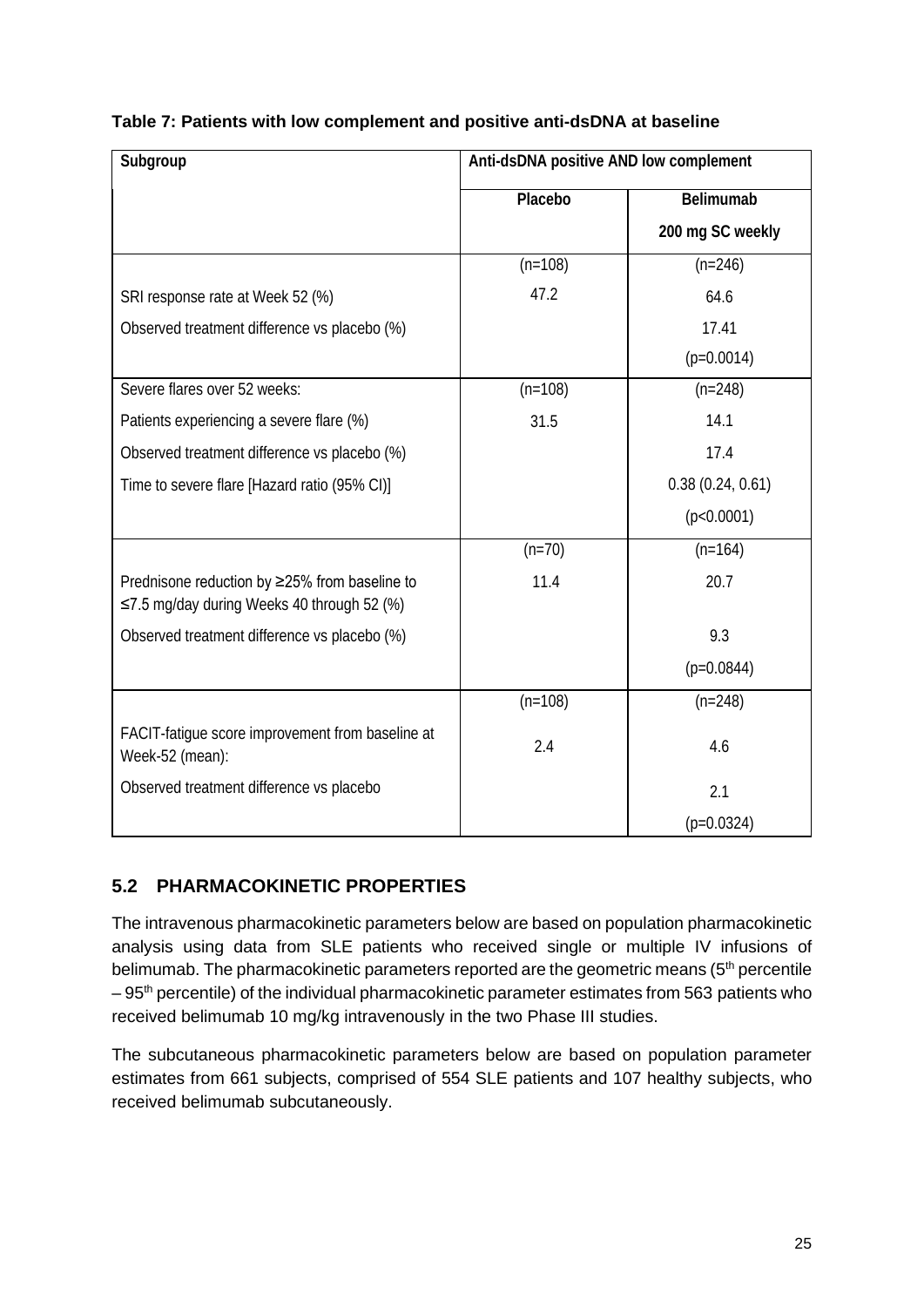## **Absorption**

Following intravenous administration, maximum serum concentrations (Cmax) of belimumab were generally observed at, or shortly after, the end of the infusion. The Cmax was 311 (231– 448) µg/mL at steady-state based on simulating the concentration time profile using the typical parameter values of the population pharmacokinetic model.

Following subcutaneous administration, the maximum serum concentration (Cmax) of belimumab at steady state was 108 ug/mL and the time to reach steady-state Cmax after administration (Tmax) was 2.6 days. The bioavailability of belimumab was approximately 74%.

#### **Distribution**

Belimumab was distributed to tissues with an overall volume of distribution of 5.22 (4.31– 6.41) L.

#### **Metabolism**

Belimumab is a protein for which the expected metabolic pathway is degradation to small peptides and individual amino acids by widely distributed proteolytic enzymes. Classical biotransformation studies have not been conducted.

#### **Excretion**

Following intravenous administration, serum belimumab concentrations declined in a bi-exponential manner, with a distribution half-life of 1.68 (1.35–2.09) days and terminal halflife 18.0 (11.6–28.0) days. The systemic clearance was 232 (134–397) mL/day.

Following subcutaneous administration, belimumab had a terminal half-life of 18.3 days. The distribution half-life was 1.1 days. For subcutaneous administration, the biphasic decline observed with intravenous belimumab was masked by the slow absorption phase. The systemic clearance was 204 mL/day.

## **Transitioning from Intravenous to Subcutaneous Administration**

SLE patients transitioning from 10 mg/kg intravenously every 4 weeks to 200 mg subcutaneously weekly using a 1 to 4 week switching interval had pre-dose belimumab serum concentrations at their first subcutaneous dose close to their eventual subcutaneous steadystate trough concentration (see section 4.2 DOSE AND METHOD OF ADMINISTRATION). Based on simulations with population PK parameters the steady-state average belimumab concentrations for 200 mg subcutaneous every week were similar to 10 mg/kg intravenous every 4 weeks.

#### **Special Patient Populations**

The following information is based on the population pharmacokinetic analysis.

## **Elderly**

Belimumab has been studied in a limited number of elderly patients. Age did not affect belimumab exposure in the intravenous and subcutaneous population pharmacokinetic analysis. However, given the small number of subjects 65 years or older (less than 1.6% of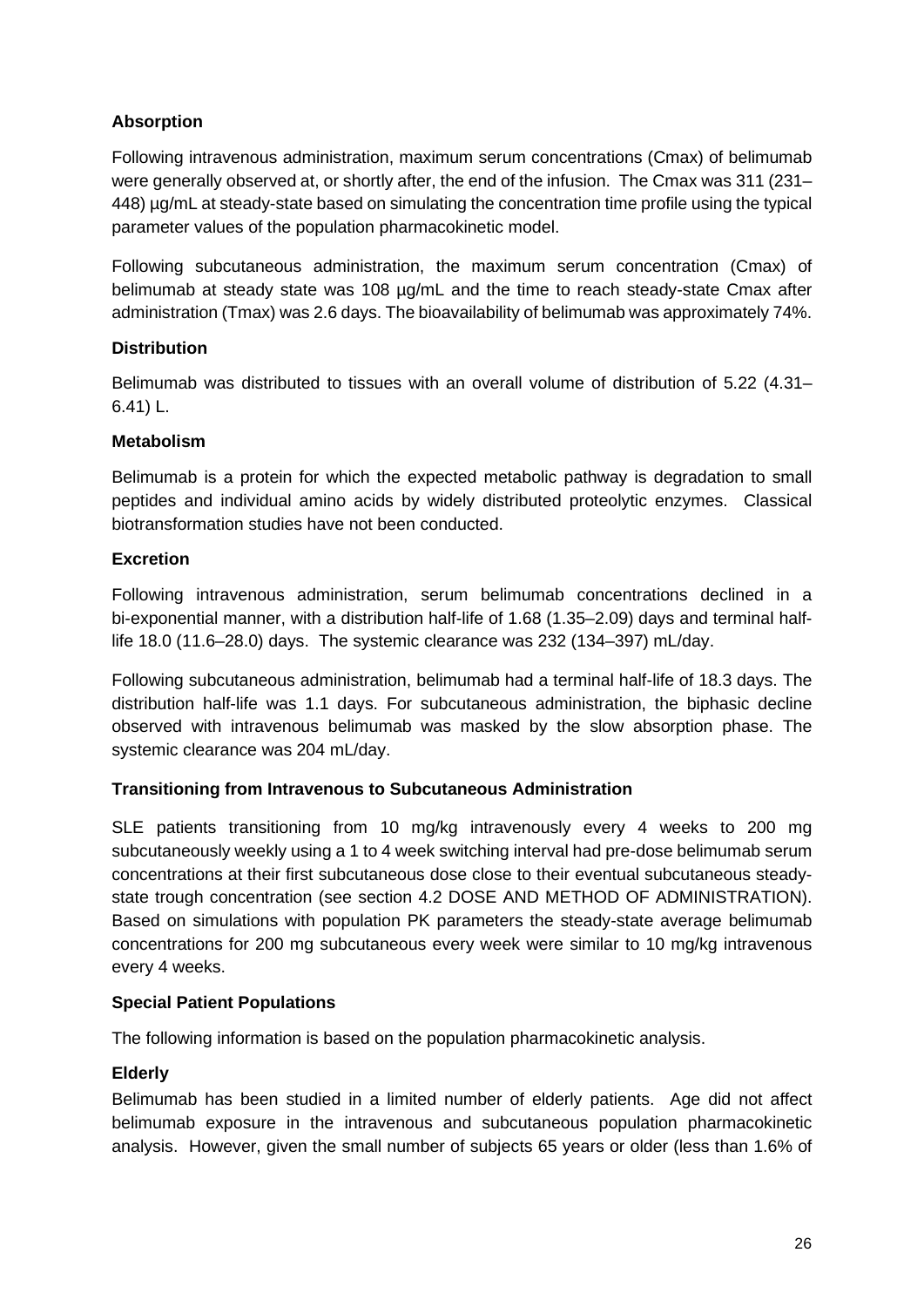the studies population), an effect of age cannot be ruled out conclusively and belimumab should be administered with caution in this age group.

### **Children and adolescents**

No pharmacokinetic data are available in paediatric patients.

#### **Renal impairment**

No formal studies were conducted to examine the effects of renal impairment on the pharmacokinetics of belimumab. During clinical development, belimumab administered intravenously and subcutaneously was studied in a limited number of SLE patients with renal impairment (creatinine clearance <60 mL/min, including a small number with creatinine clearance <30 mL/min). Following belimumab administered intravenously, proteinuria (> 2 g/day) increased belimumab clearance, and decreases in creatinine clearance decreased belimumab clearance. Similar effects were observed but were not statistically significant for belimumab administered subcutaneously. These effects were within the expected range of variability for belimumab administered intravenously and subcutaneously. Therefore, no dose adjustment is recommended for patients with renal impairment.

#### **Hepatic impairment**

No formal studies were conducted to examine the effects of hepatic impairment on the pharmacokinetics of belimumab. IgG1 molecules such as belimumab are catabolised by widely distributed proteolytic enzymes, which are not restricted to hepatic tissue; therefore, changes in hepatic function are unlikely to have any effect on the elimination of belimumab.

#### **Other patient characteristics**

There was no significant effect of gender, race or ethnicity on the pharmacokinetics of belimumab administered intravenously or subcutaneously. The effects of body size on belimumab exposure after intravenous administration are accounted for by weight normalised dosing. The effects of body weight and BMI on belimumab exposure after subcutaneous administration were not considered clinically meaningful. There was no significant impact on efficacy or safety based on weight. Therefore, no dose adjustment is recommended.

# **5.3 PRECLINICAL SAFETY DATA**

#### **Genotoxicity**

As belimumab is a monoclonal antibody, no genotoxicity studies have been conducted.

## **Carcinogenicity**

The carcinogenic potential of BENLYSTA has not been investigated.

# **6 PHARMACEUTICAL PARTICULARS**

## **6.1 LIST OF EXCIPIENTS**

#### **Powder for intravenous infusion**

BENLYSTA also contains sodium citrate dihydrate, citric acid- monohydrate, sucrose and polysorbate 80.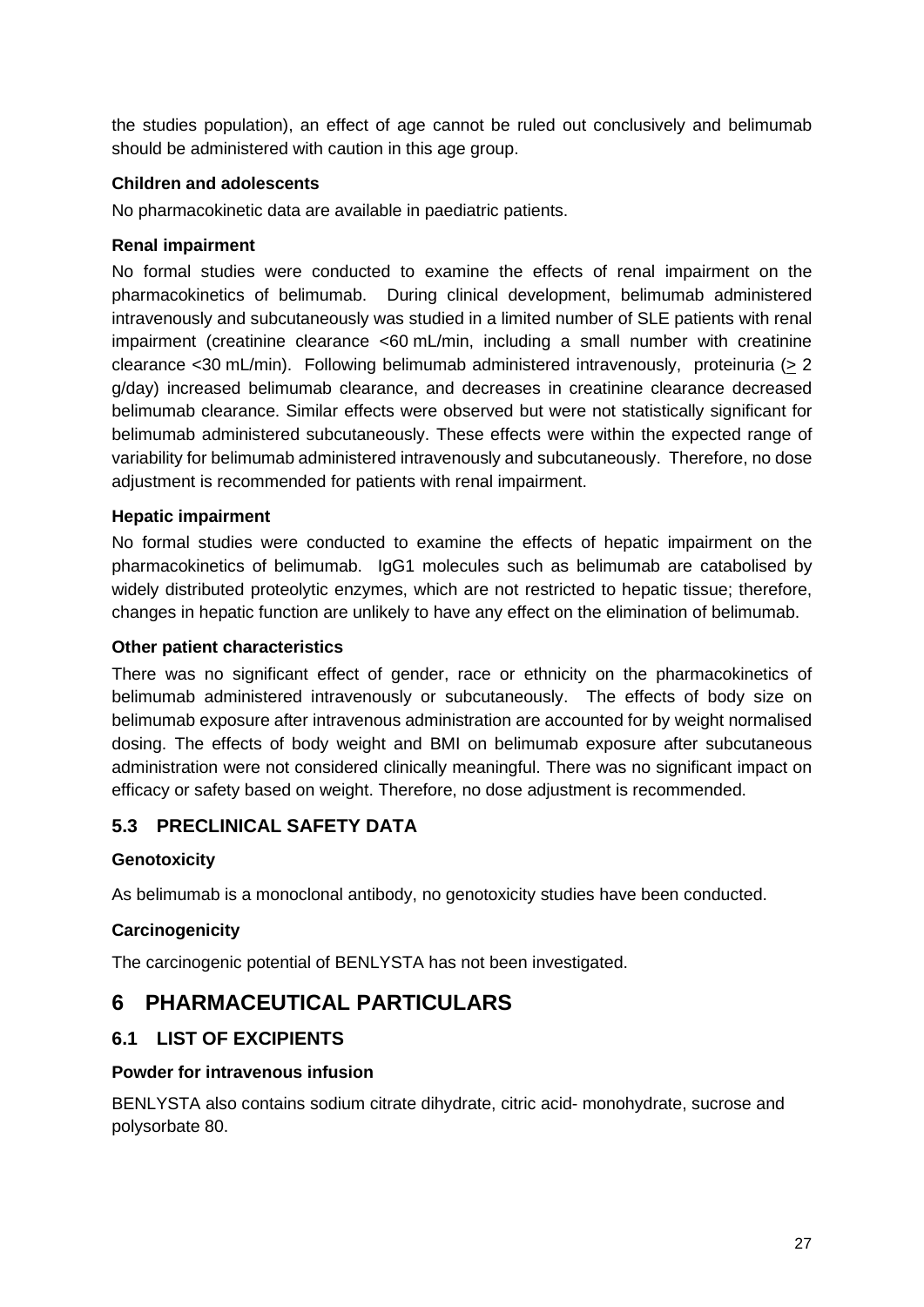### **Solution for subcutaneous injection**

BENLYSTA also contains arginine hydrochloride, histidine, histidine hydrochloride monohydrate, polysorbate 80, sodium chloride and water for injections

# **6.2 INCOMPATIBILITIES**

BENLYSTA should not be infused concomitantly in the same intravenous line with other agents. No physical or biochemical compatibility studies have been conducted to evaluate the co-administration of BENLYSTA with other agents.

No incompatibilities between BENLYSTA and polyvinylchloride or polyolefin bags have been observed.

# **6.3 SHELF LIFE**

#### **Powder for intravenous infusion**

Unopened vials

60 months.

#### **Solution for subcutaneous injection**

36 months

# **6.4 SPECIAL PRECAUTIONS FOR STORAGE**

#### **Powder for intravenous infusion**

Unopened vials

Store at 2°C to 8°C (Refrigerate. Do not freeze.)

Protect from light. Store in the original carton until use.

#### Reconstituted solution

After reconstitution with sterile Water for Injections, the reconstituted solution, if not used immediately, should be protected from direct sunlight, and stored refrigerated at 2-8°C and must be used within 7 hours.

#### Reconstituted and diluted solution for infusion

Solutions of BENLYSTA diluted in normal saline may be stored at 2-8°C or room temperature.

BENLYSTA does not contain a preservative and is for single use in one patient only. Therefore it is recommended that the diluted solution be used as soon as possible after preparation. The total time from reconstitution of BENLYSTA to completion of infusion should not exceed 8 hours. The 8 hour time period includes a 1 hour infusion time plus up to 7 hours either as a reconstituted solution of BENLYSTA stored protected from direct sunlight and refrigerated at 2° to 8°C or as a solution of BENLYSTA diluted in 0.9% sodium chloride (normal saline), half normal saline, or Lactated Ringer's solution and stored at 2° to 8°C or room temperature. Any unused solution remaining after this time should be discarded.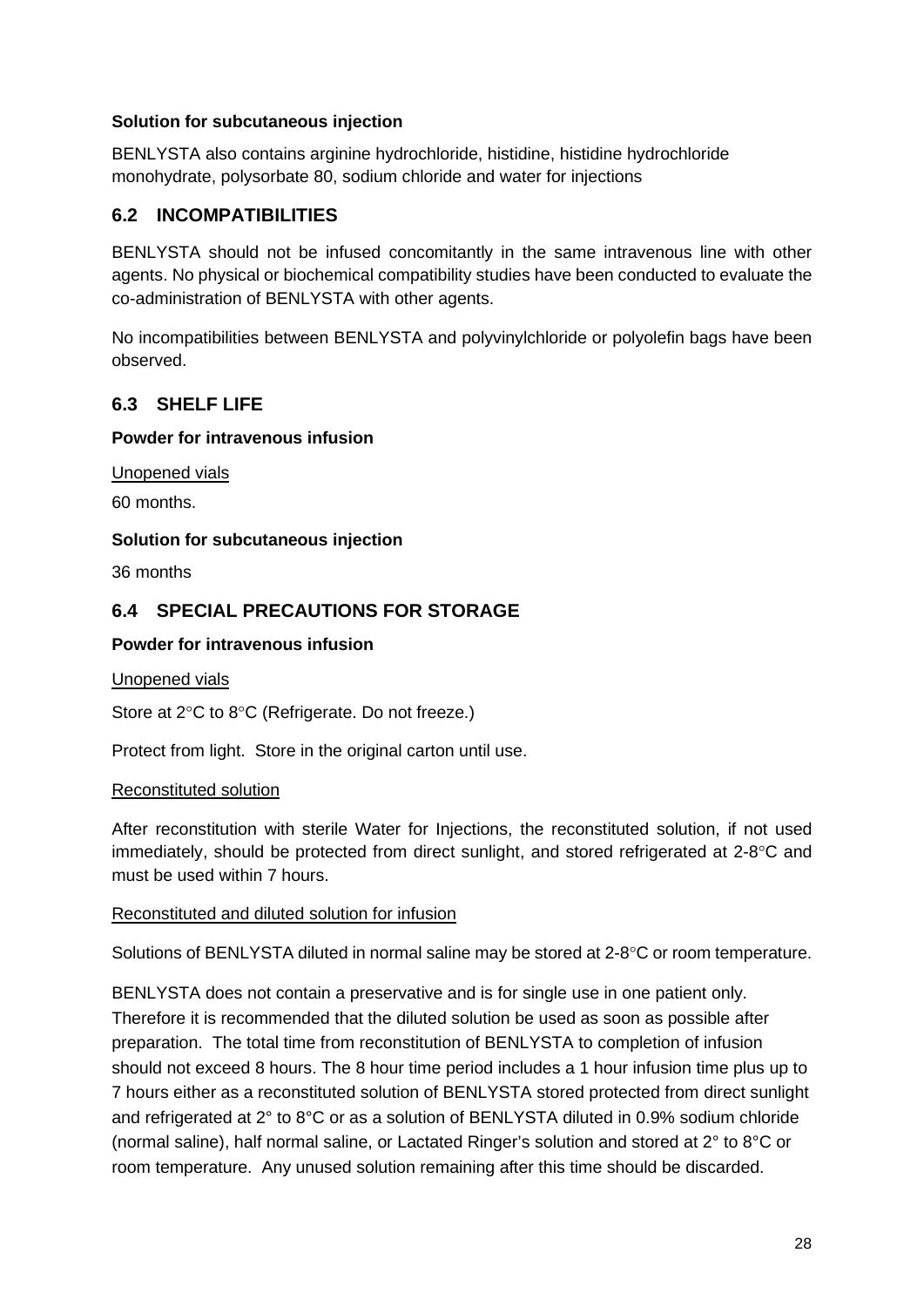### **Solution for subcutaneous injection**

Store at 2°C to 8°C (Refrigerate. Do not freeze.)

Protect from light. Store in the original carton until use.

The pre-filled pen or pre-filled syringe must be administered within 12 hours once the pack is opened. Discard if not administered within 12 hours.

# **6.5 NATURE AND CONTENTS OF CONTAINER**

#### **Powder for intravenous infusion**

BENLYSTA is supplied as a lyophilised formulation for infusion in sterile, single-use, Type 1 glass vials, sealed with a siliconised rubber stopper and a flip-off aluminum seal.

Each 5 mL vial delivers 120 mg of BENLYSTA.

Each 20 mL vial delivers 400 mg of BENLYSTA.

BENLYSTA is available in packs of 1 x 5 mL or 1 x 20 mL vials.

#### **Solution for subcutaneous injection**

#### Pre-filled pen (autoinjector) (single dose)

1 mL siliconised, USP Type I glass syringe with 12.7mm, 27G, stainless steel needle assembled as an auto-injector.

#### Pre-filled syringe (single dose)

1 mL siliconised, USP Type I glass syringe with 12.7mm, 27G, stainless steel needle assembled with a needle guard.

Available in packs of 1 or 4 pre-filled pens or syringes

Each pre-filled syringe and pre-filled pen delivers 200 mg belimumab in 1 mL.

Not all pack sizes may be distributed in Australia.

## **6.6 SPECIAL PRECAUTIONS FOR DISPOSAL**

Any unused product or waste material should be disposed of in accordance with local requirements.

In Australia, any unused medicine or waste material should be disposed of by taking to your local pharmacy.

## **6.7 PHYSICOCHEMICAL PROPERTIES**

#### **Chemical structure**

Belimumab is a human IgG1λ monoclonal antibody specific for soluble human B Lymphocyte Stimulator protein (BLyS). It has a molecular weight of approximately 147 kDa.